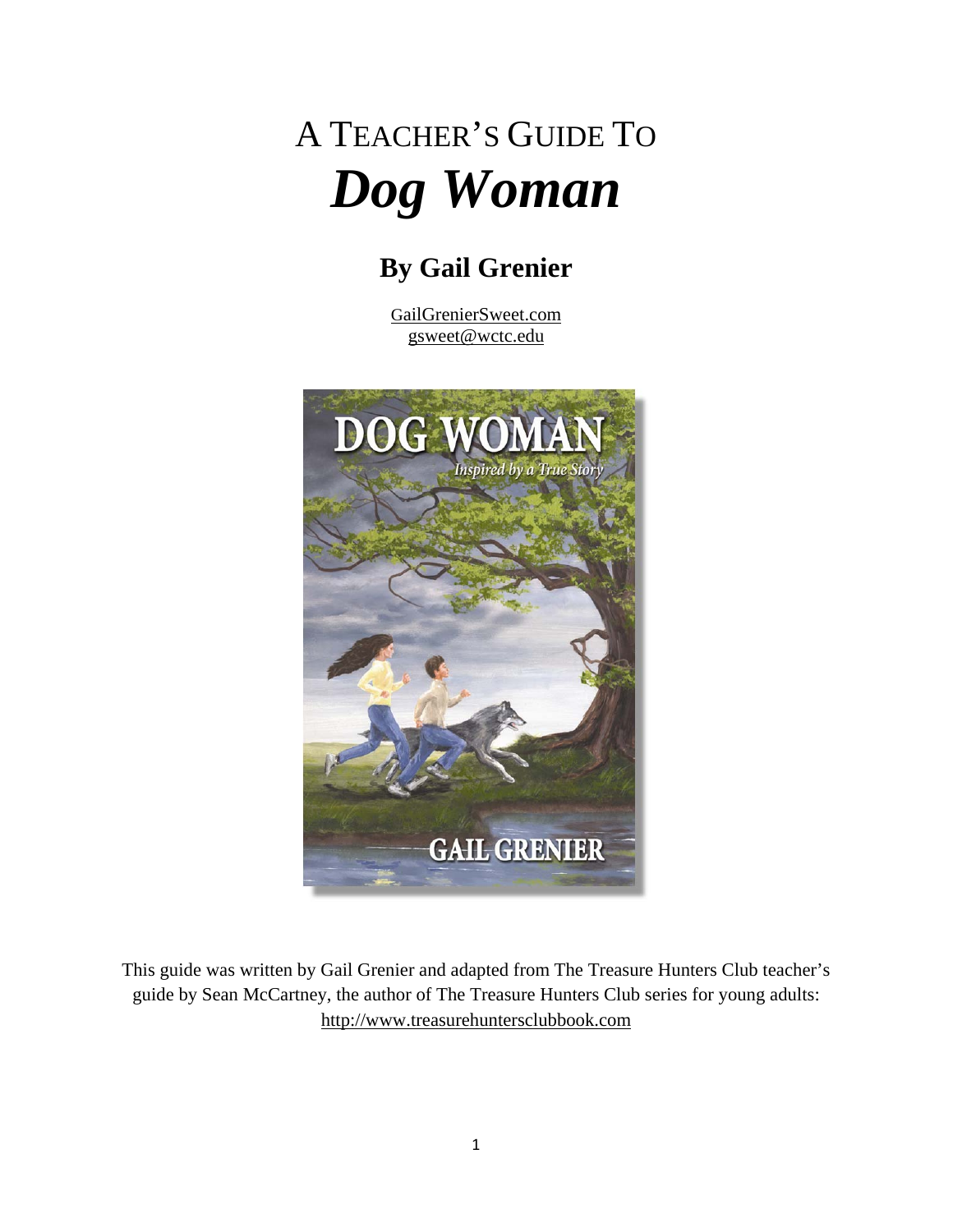### **Rationale**

 Dog Woman is a novel about a lonely boy who overcomes his fear of a mysterious neighbor who lives on a hidden farmstead with her wolf-dog and pack of Siberian huskies. We see the dog woman through the eyes of George, an eleven-year-old who, like her, is bullied and does not "fit in." George and the dog woman form a secret friendship that teaches him how to stand up for himself – and for her.

The story, inspired by a real woman who lived and died for her dogs, provides compelling characters, a non-traditional family group, intriguing glimpses into different ethnicities and an honest look at mental illness, death, and grief. The tale is ultimately uplifting and reinforces human values: (1) Everyone has worth; (2) We create our own families; (3) Enemies don't have to be enemies forever; (4) Winning isn't everything.

 The story is appropriate for ages eleven and older. Students will identify with the quiet and ever-striving George and his super-athletic female cousin Teddie. All readers, old and young, will be heartened by the love shown in a realistic family with normal problems.

 The core components of the Teacher's Guide are Language Arts, Social Studies, and Fine Art, with a bit of Science.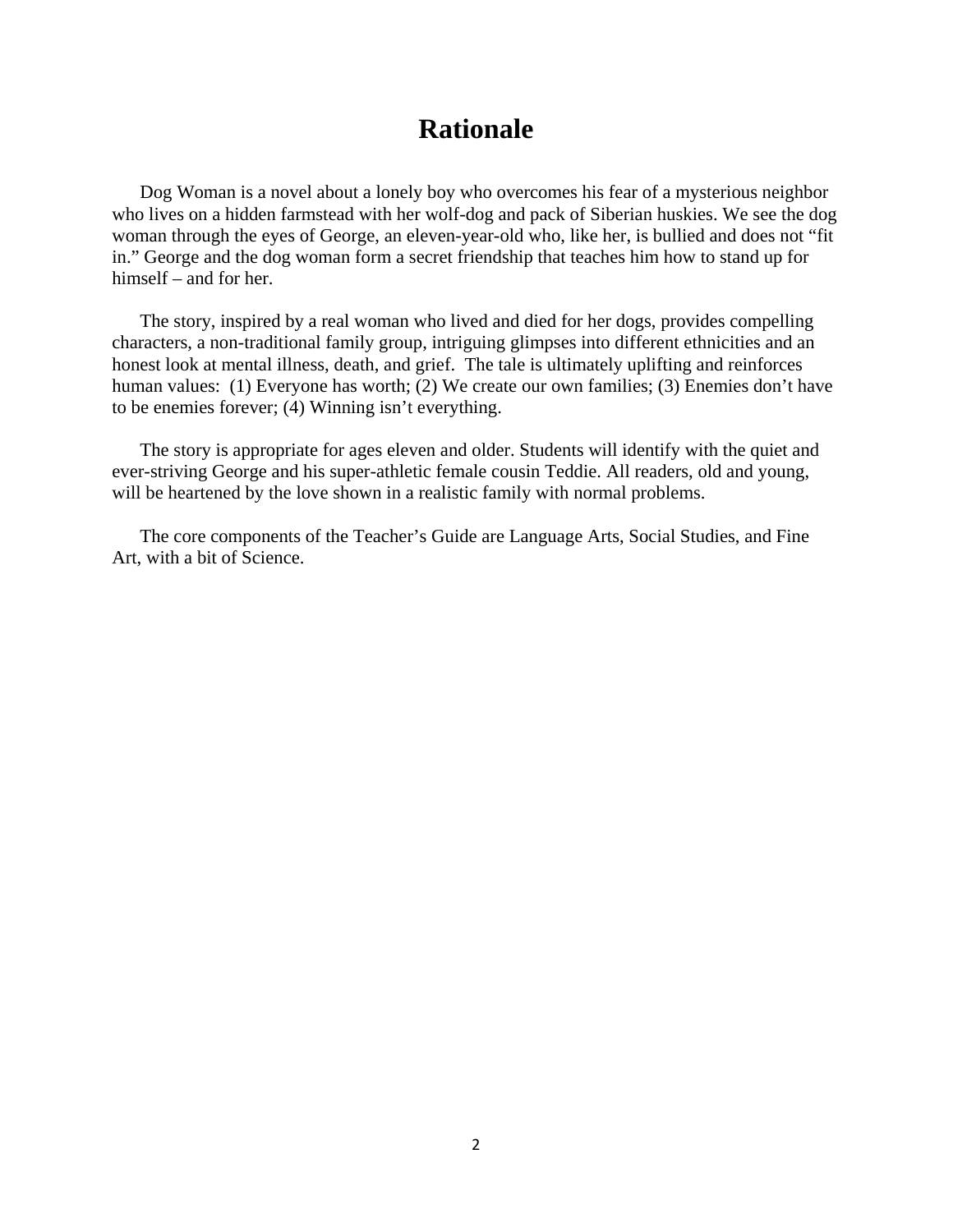## **Standards Reinforced in this Teacher's Guide**

All standards are based on the National Standards of the United States.

#### **LANGUAGE ARTS STANDARDS**

- 1. Reading widely for varied purposes
- 2. Reading widely for understanding humanity
- 3. Evaluating text wisely
- 4. Communicating for different purposes
- 5. Choosing different strategies for communication
- 6. Applying knowledge to critique
- 7. Conducting research and evaluating data
- 8. Using varied resources for knowledge and communication
- 9. Respecting linguistic differences among cultures
- 10. Using first language (non-English) toward English competency
- 11. Participating knowledgably in various literacy communities
- 12. Using language skills for communication and enjoyment

#### **SOCIAL STUDIES STANDARDS**

- 1. Studying culture and cultural diversity
- 2. Studying the past and its legacy
- 3. Studying people, places, and environments
- 4. Studying interactions among individuals, groups, and institutions
- 5. Studying how people can change structures of power and authority
- 6. Studying how people organize to produce and distribute services
- 7. Studying citizenship in a democratic republic

#### **FINE ARTS STANDARDS**

- 1. Selecting techniques and analyzing what makes them effective
- 2. Integrating concepts with content to communicate meaning in artworks
- 3. Comparing purposes for creating works of art
- 4. Composing short music pieces
- 5. Analyzing elements of music from diverse genres and cultures
- 6. Describing music genres and styles from a variety of cultures

#### **SCIENCE STANDARDS**

- 1. Designing deliberate, fair, and authentic assessments
- 2. Accurately collecting data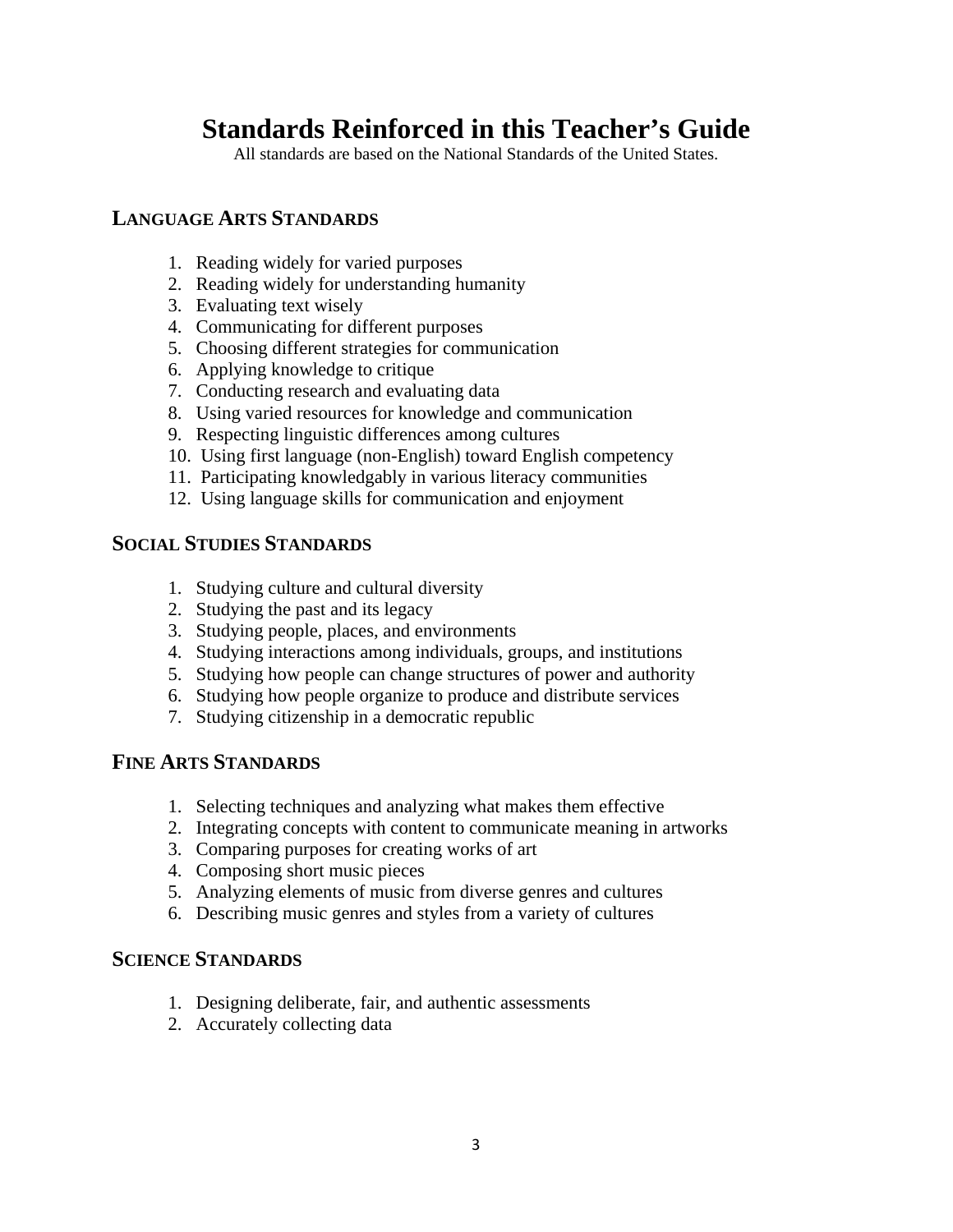

- Teacher Guide Overview page
- Pre-reading activities page

### **STUDENT CHAPTER GUIDES WITH ACTIVITIES AND DISCUSSION QUESTIONS BY CHAPTER:**

- Chapter  $1 \text{page } 9$
- Chapter page 10
- Chapter page 11
- Chapter page 12
- Chapter  $5 page 13$
- Chapter page 14
- Chapter page 15
- Chapter page 16
- Chapter page 17
- Chapter  $10 \text{page } 18$
- Chapter  $11 \text{page 19}$
- Chapter 12 page 20
- Chapter page 21
- Chapter page 22
- Chapter page 23
- Chapter page 25
- Chapter page 26
- Chapter page 27
- Chapter page 28
- Chapter page 29
- $\bullet$  Epilogue page 30

- Post reading activities page 31
- Plot summary page
- About the author/Q and A with Gail Grenier page 34
- Answer key page 37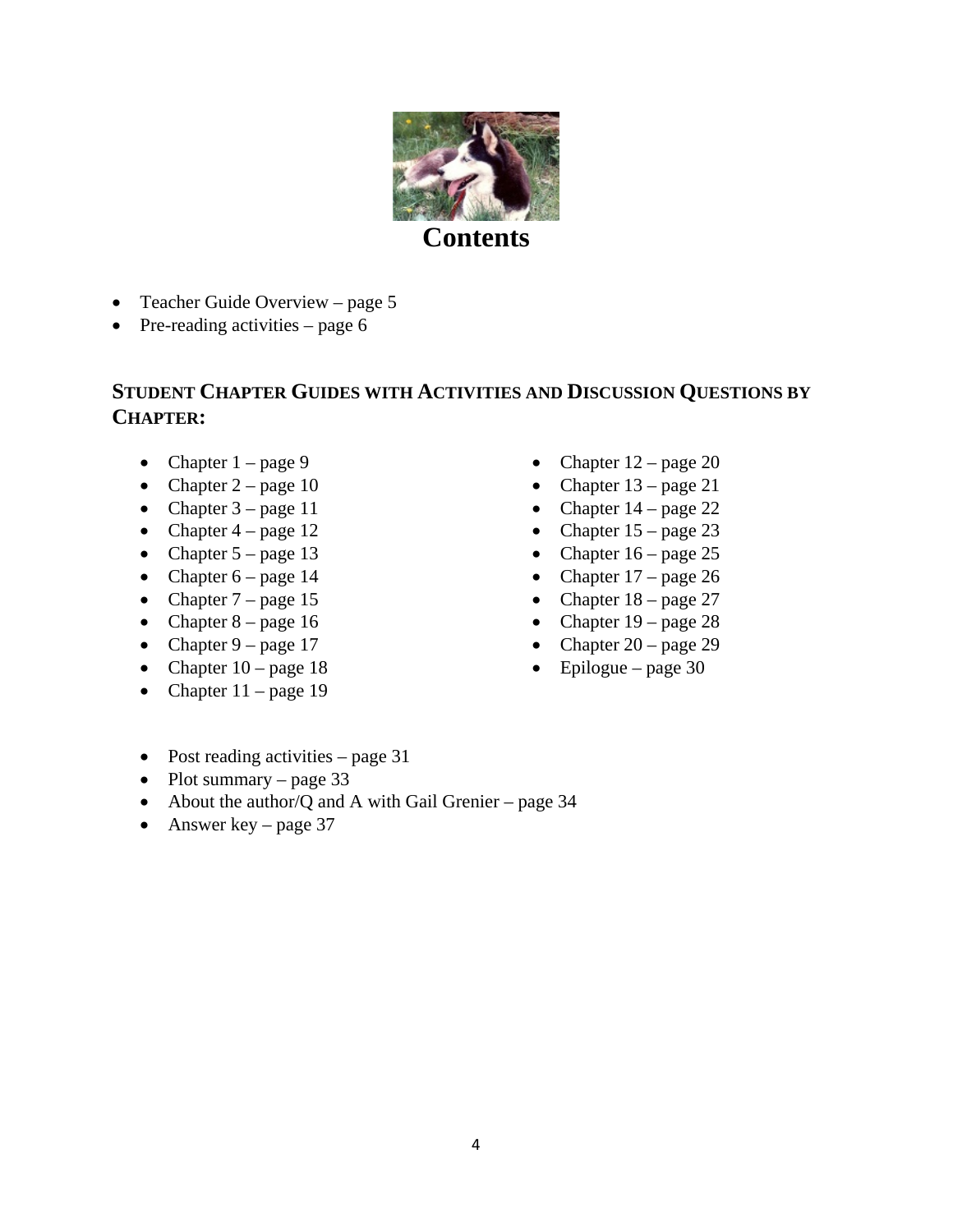# **Teacher Guide Overview**

Below are the basics for using the novel *Dog Woman.* I adapted the Teacher Guide from Sean McCartney's Teacher Guide. These ideas have been used in my classroom and in many other classrooms around the country. Use them as you see best.

- **1. Pick what works.** I have taught students aged three through eighty-nine, in nursery school, elementary school, middle school, junior high, high school, and college. I know that what works in one place may not work in another. These lessons are provided to make your job a little bit easier. You are welcome to use some or all of them.
- **2. Adapt lessons.** My lessons may spark ideas for your own lessons that are better suited to your students. Also, with school resources shrinking, it may be difficult to get enough computer time and use of technology to do some of the extended activities. Using your own expertise, please feel free to adapt any of the lessons that can help your students better understand the novel.
- **3. Note differences.** Chapters and student chapter guides differ in length. Some are very short; some are longer. In any case, each student chapter guide (including warm-up activities, questions, and extended activities) is designed to be copied and handed out to students, if you wish.
- **4. If you don't use** *Dog Woman…* If you have decided against using the novel, these lessons for reading, writing, social studies, art and science have been developed by Sean McCartney or by me, and used by many teachers with great success over the years. They may work for any novel you choose.
- **5. Copy freely.** You have permission to copy this entire guide for your use. Just please mention that it is adapted from The Treasure Hunters Club teacher's guide. Both my guide and Sean McCartney's guide are available for free download. See www.treasurehuntersclubbook.com

– Gail Grenier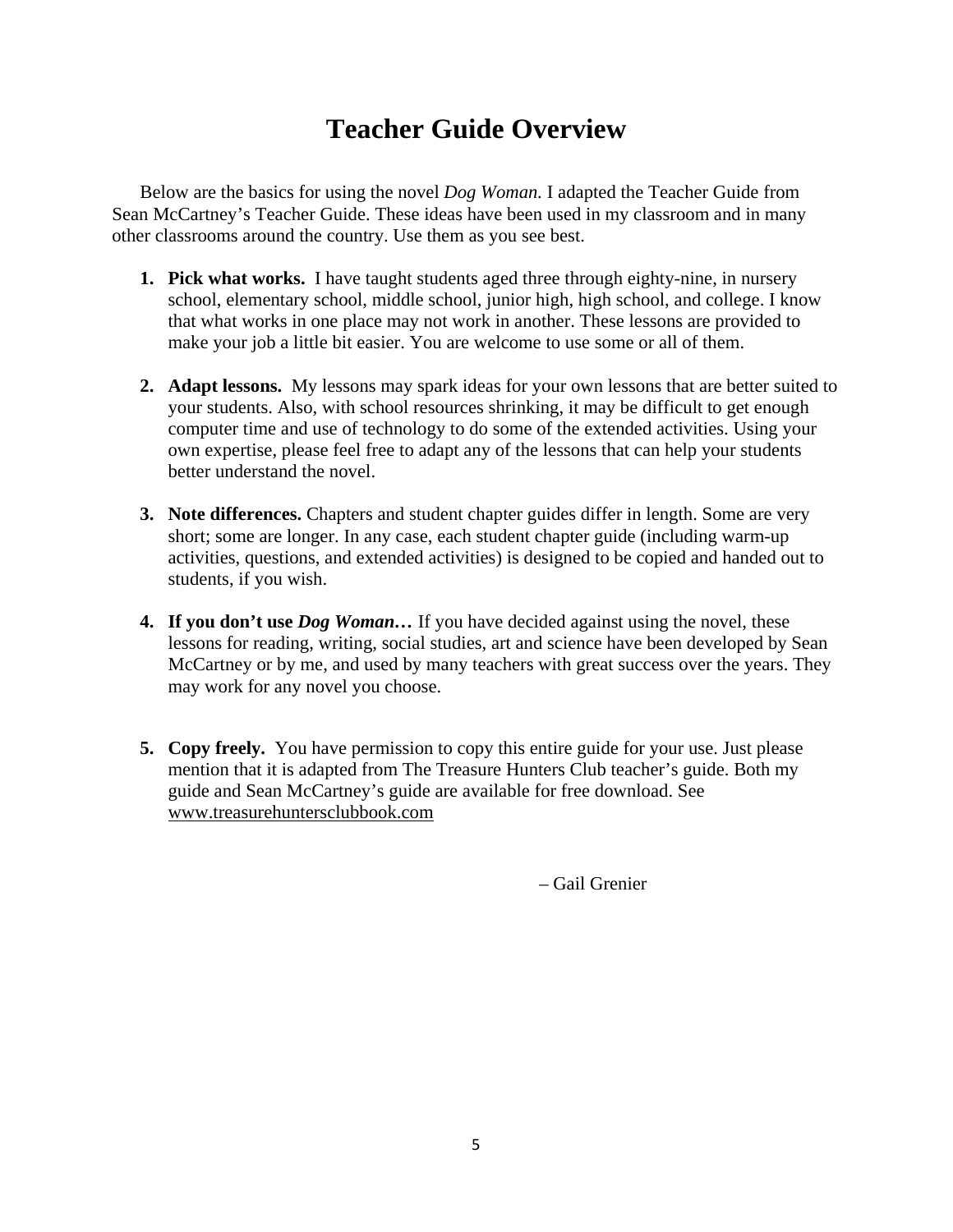# **Pre-reading Activities**

 The activities below are designed to get students interested in the novel before you start it. *Many of these ideas can and should be used during the unit as well*.

#### **DISCUSSION AND JOURNAL QUESTIONS**

 *Give students three to five minutes, using the ideas below as writing prompts to write in their*  Dog Woman *journals.* 

1. Write about a mysterious person you would like to know. Be specific. Tell why the person is mysterious to you. This doesn't have to be a person from your community; it can be someone you've seen on TV, in movies or in sports events.

2. Tell about as many different *kinds* of friendship as you can think of. The examples of friendship may be from your own life, from someone else's life, from a TV show or movie.

3. Have you experienced the death of a beloved person or pet? What have you learned about how death affects people? If you have not experienced death, use your imagination.

4. Have you ever changed your mind about how you felt about someone? Without mentioning any names, tell why you changed your mind.

5. How do you think children are like their parents?

6. How do you think children may be able to influence their parents?

7. Do you think "Once an enemy, always an enemy" is true? Why or why not?

8. The famous Green Bay Packers coach Vince Lombardi is often quoted as saying, "Winning isn't everything; it's the *only* thing." Do you think *winning is everything* in sports or in life in general? Explain.

9. Why do you think some people love animals? Use examples.

10. Have you ever been too stubborn to ask for help from someone? Why?

11. Why do you think some people like to make art?

12. Do you procrastinate or do you do things right away? Why?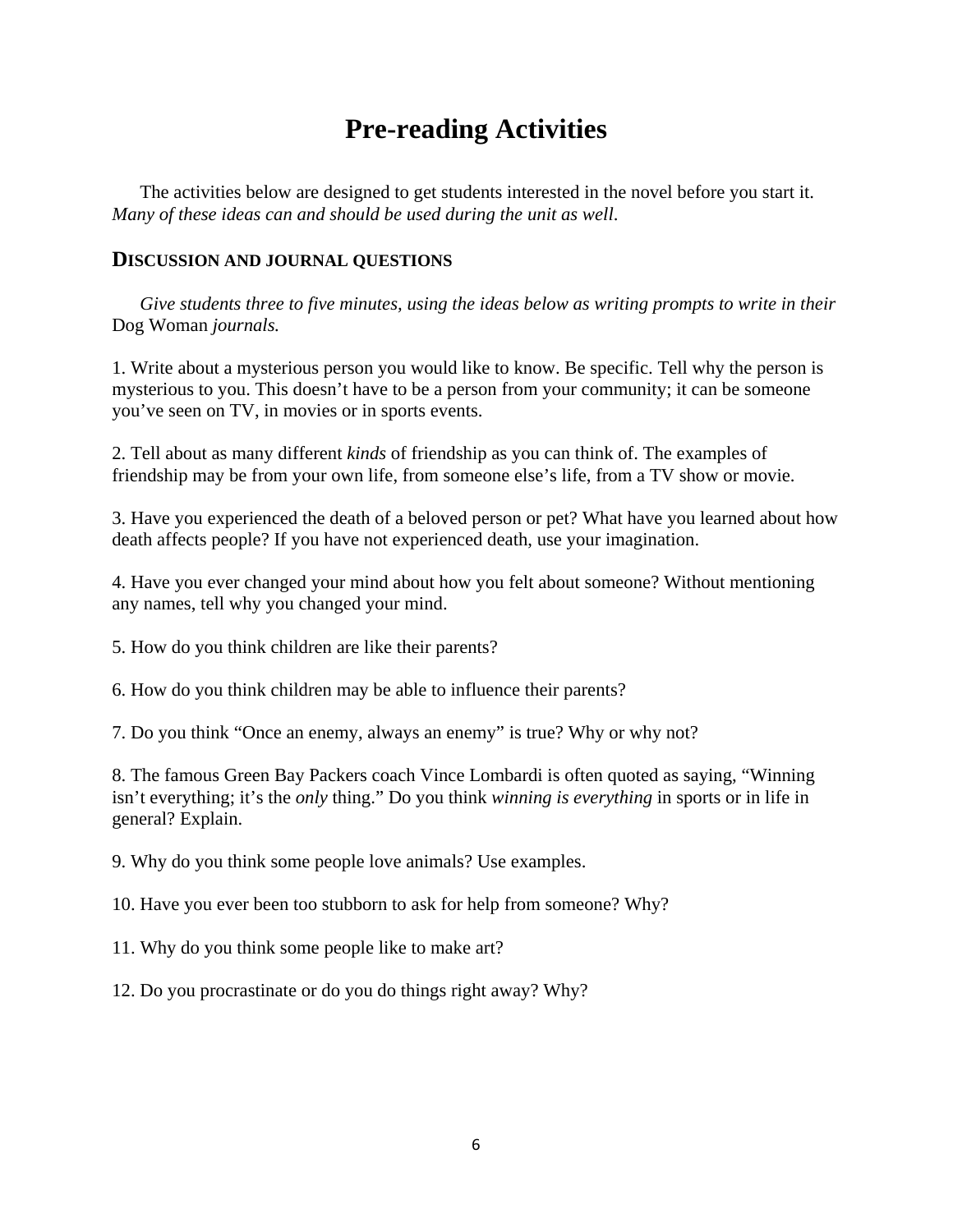#### **OTHER IDEAS**

1. Research wolf-dog hybrids. Find out all you can about why people love or fear them.

2. Borrow some (French and/or English) Cajun CDs from the public library. Try to listen to a waltz, a two-step, and a jig. How does listening to this music make you feel? Include examples of names of songs.

3. Prediction chart. Use a prediction chart throughout the novel. Below is an example:

| <b>Chapter</b> | <b>Summary</b> | <b>Prediction</b> | Why |
|----------------|----------------|-------------------|-----|
|                |                |                   |     |
| ി              |                |                   |     |
| 2              |                |                   |     |
| 4              |                |                   |     |
| Etc.           |                |                   |     |

4. Character attribution web. Focus on one character and see what makes the person unique based on his or her actions, looks, what he or she says, and so on. Add circles to fit your needs.

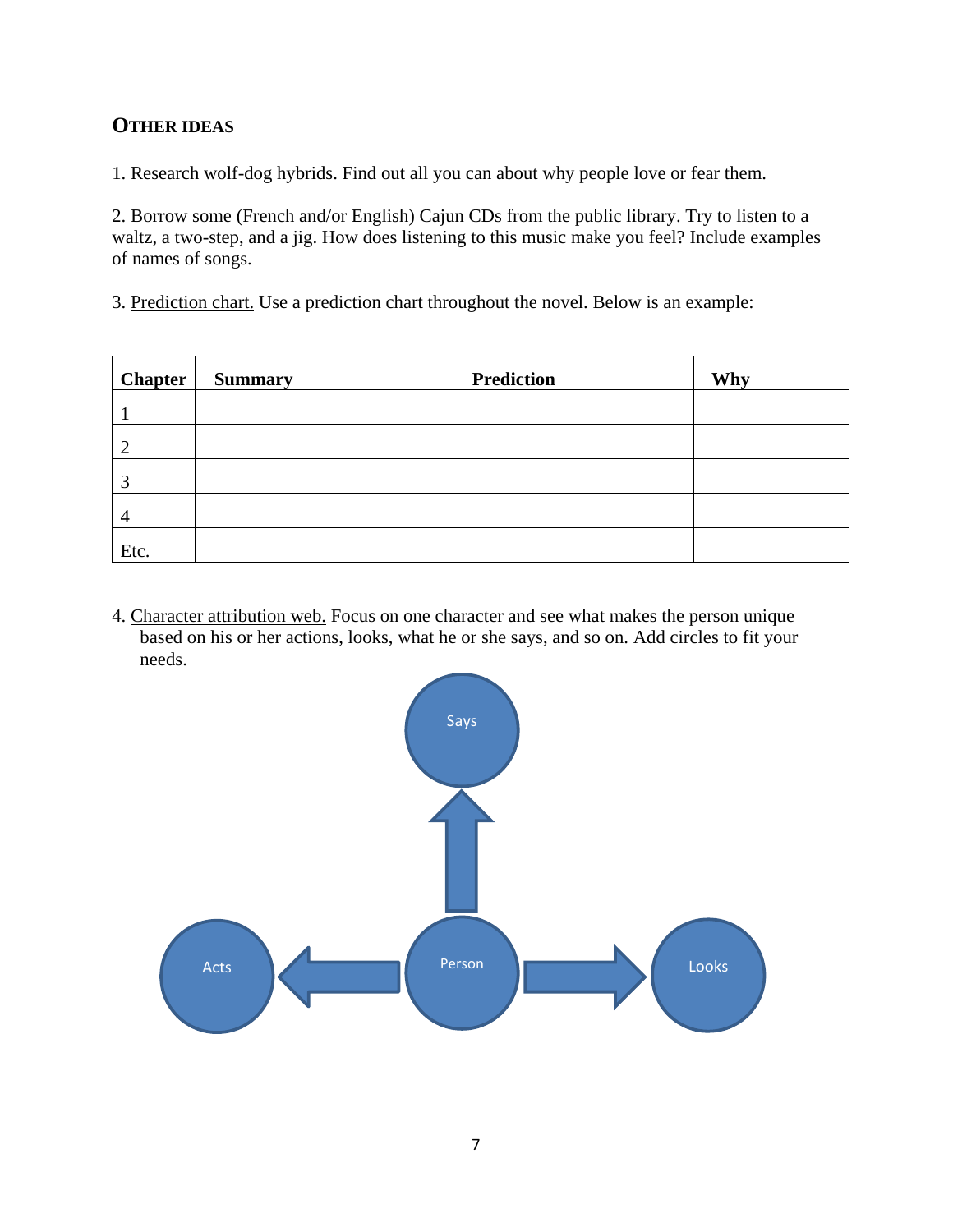5. Character chart. Similar to the prediction chart, only the focus is on the character. Advanced groups may combine the two charts into one.

| <b>Character</b>       | <b>Feeling about</b> |      |       |      |      |      |           |  |  |
|------------------------|----------------------|------|-------|------|------|------|-----------|--|--|
|                        | Ch.1                 | Ch.2 | Ch.3. | Ch.4 | Ch.5 | Ch.6 | And so on |  |  |
| George                 |                      |      |       |      |      |      |           |  |  |
| Marsha                 |                      |      |       |      |      |      |           |  |  |
| Teddie                 |                      |      |       |      |      |      |           |  |  |
| Ryan                   |                      |      |       |      |      |      |           |  |  |
| Chad and Jason         |                      |      |       |      |      |      |           |  |  |
| Bibi                   |                      |      |       |      |      |      |           |  |  |
| Loup                   |                      |      |       |      |      |      |           |  |  |
| Nick-Dog               |                      |      |       |      |      |      |           |  |  |
| Chad & Jason's mothers |                      |      |       |      |      |      |           |  |  |
| Kyle                   |                      |      |       |      |      |      |           |  |  |
| Mr. Bold               |                      |      |       |      |      |      |           |  |  |
| Any others             |                      |      |       |      |      |      |           |  |  |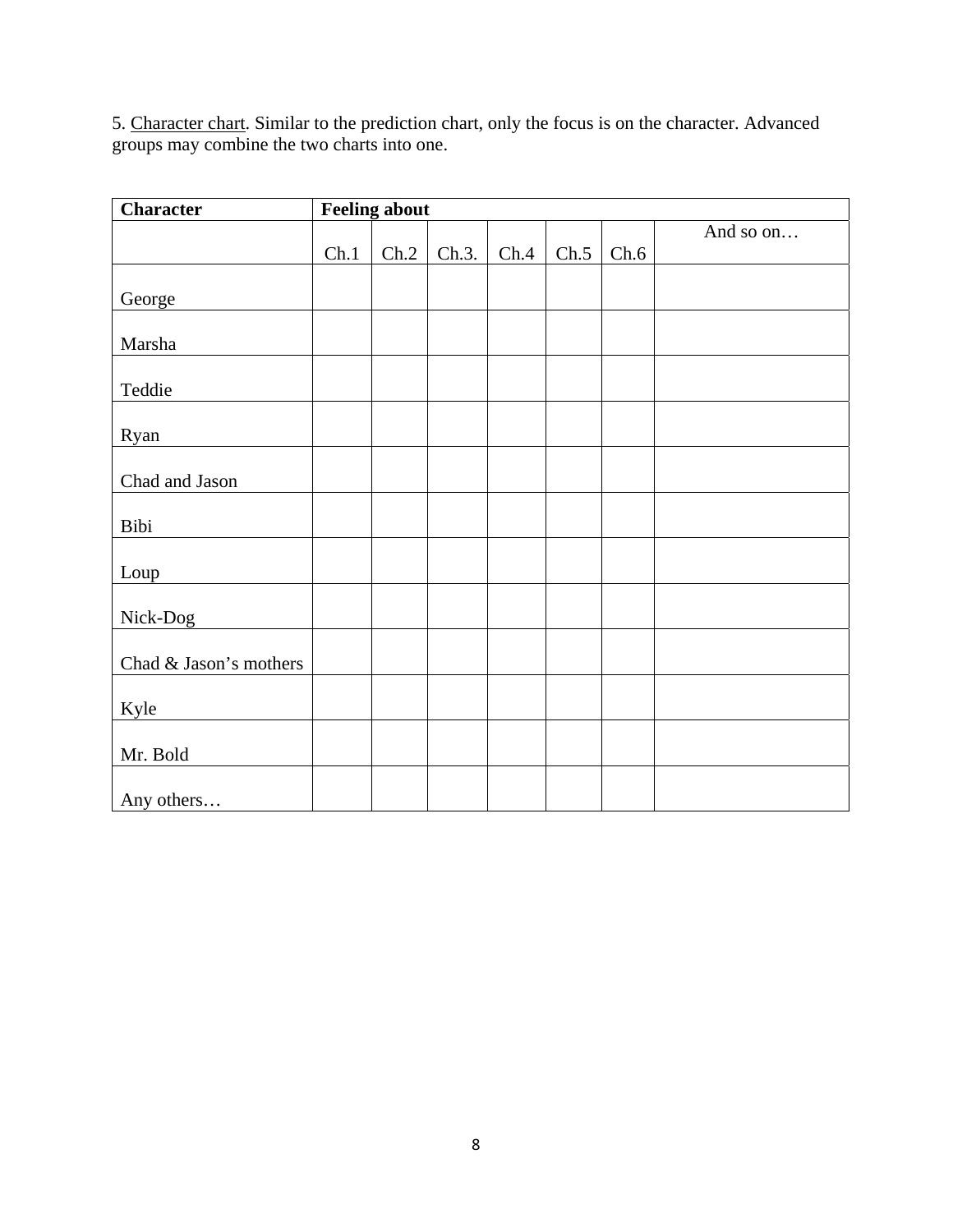

# **Chapter 1: The Witch of the Woods**

#### **WARM-UP ACTIVITIES:**

- 1. Start the student *Dog Woman* journal; use this for all journal prompts throughout the novel.
- 2. Class discussion/journal writing prompts:
	- a. Talk about bullies from real life or from books/TV/movies.
	- b. Visit websites to learn about wolf-husky hybrids.
	- c. Research hoarding as a mental illness.

 d. Talk about competitive sports for students. How much emphasis should be on winning versus just having fun?

### **QUESTIONS:**

- 1. Who is George Woods and how does he feel about his father?
- 2. What had George's dad taught him about baseball?
- 3. What do school kids say about the "witch of the woods"?
- 4. What is George's idea of a perfect summer day?
- 5. Why does George have the courage to enter the witch's woods?
- 6. How can you tell that the witch-woman is in some kind of trouble?

#### **EXTENDED ACTIVITIES:**

1. Literary Device: Hook*.* The opening of a book is very important. It draws the reader into the story. Discuss how the opening chapter in this novel draws you in.

2. Use your prediction chart to determine the next chapter. You may use this chart for every chapter to follow, as well.

3. Write a one-page point-of-view story where you do something you've always been afraid to do.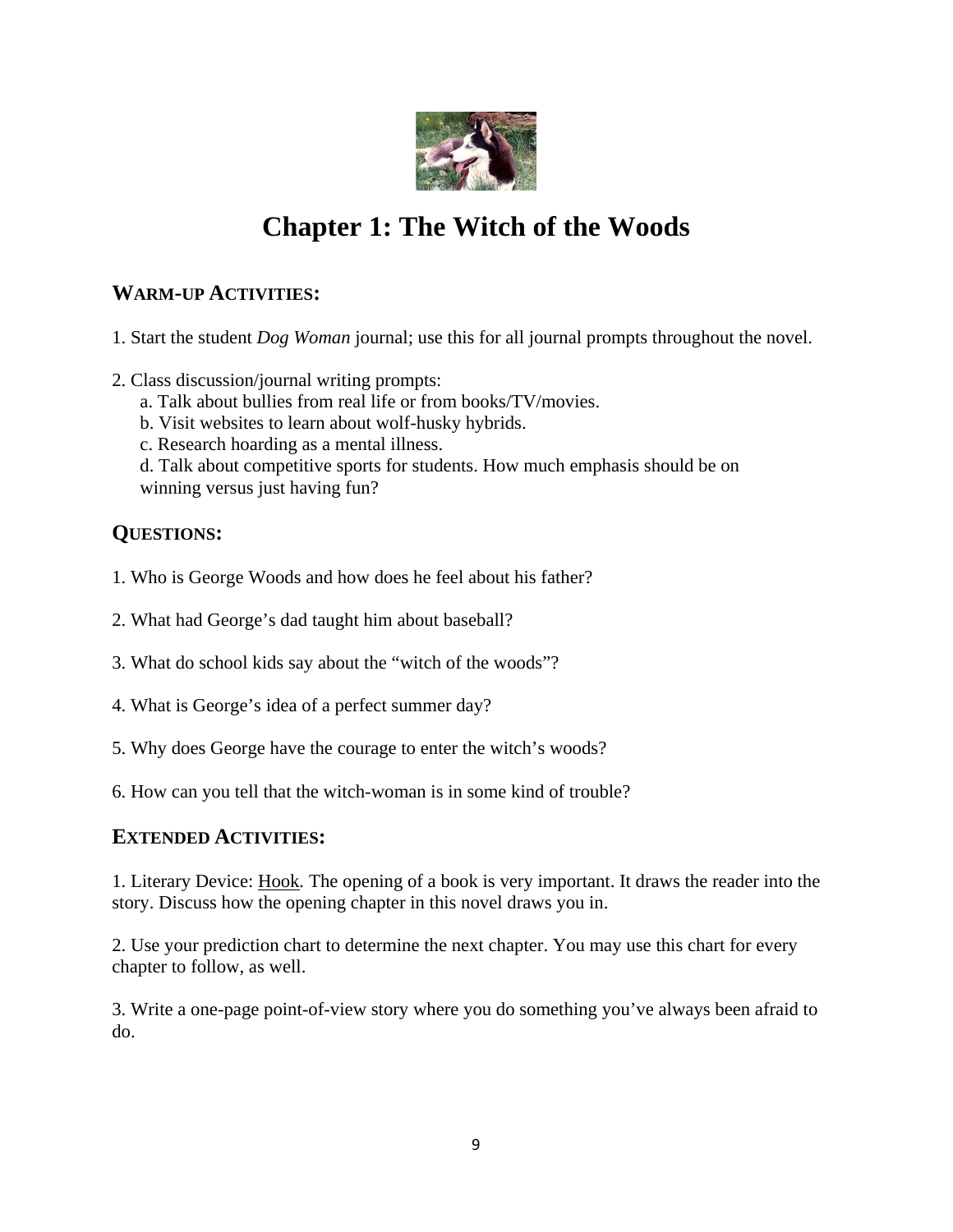

# **Chapter 2: Another Kind of Woods**

#### **WARM-UP ACTIVITIES:**

1. Journal writing prompt: Are you a procrastinator or do you prefer to do things early? Give examples.

2. Find Southwest Louisiana and Milwaukee, Wisconsin on a map. How many miles apart are these two areas? What would you guess winter is like in each area?

3. Journal writing prompt/class discussion: How can nicknames hurt?

#### **QUESTIONS:**

- 1. What is George's dream for this summer (a dream he has shared with no one)?
- 2. Doing what duty does George choose to procrastinate?
- 3. What can clouds and horses have in common?
- 4. Why does George have difficulty recalling his father's stories?
- 5. How does George feel about his mother's drinking?
- 6. Are we shown how Marsha feels about her husband, Nick?
- 7. Give examples of how Cajun French culture is a part of George's home.
- 8. How does George feel about his cousin Teddie? Give examples.
- 9. Why do you think the subject of Nick makes conversation stop?

#### **EXTENDED ACTIVITIES:**

- 1. Do research to find out about favorite Cajun foods. What are some of the most popular dishes?
- 2. Research and report on the 1982 World Series.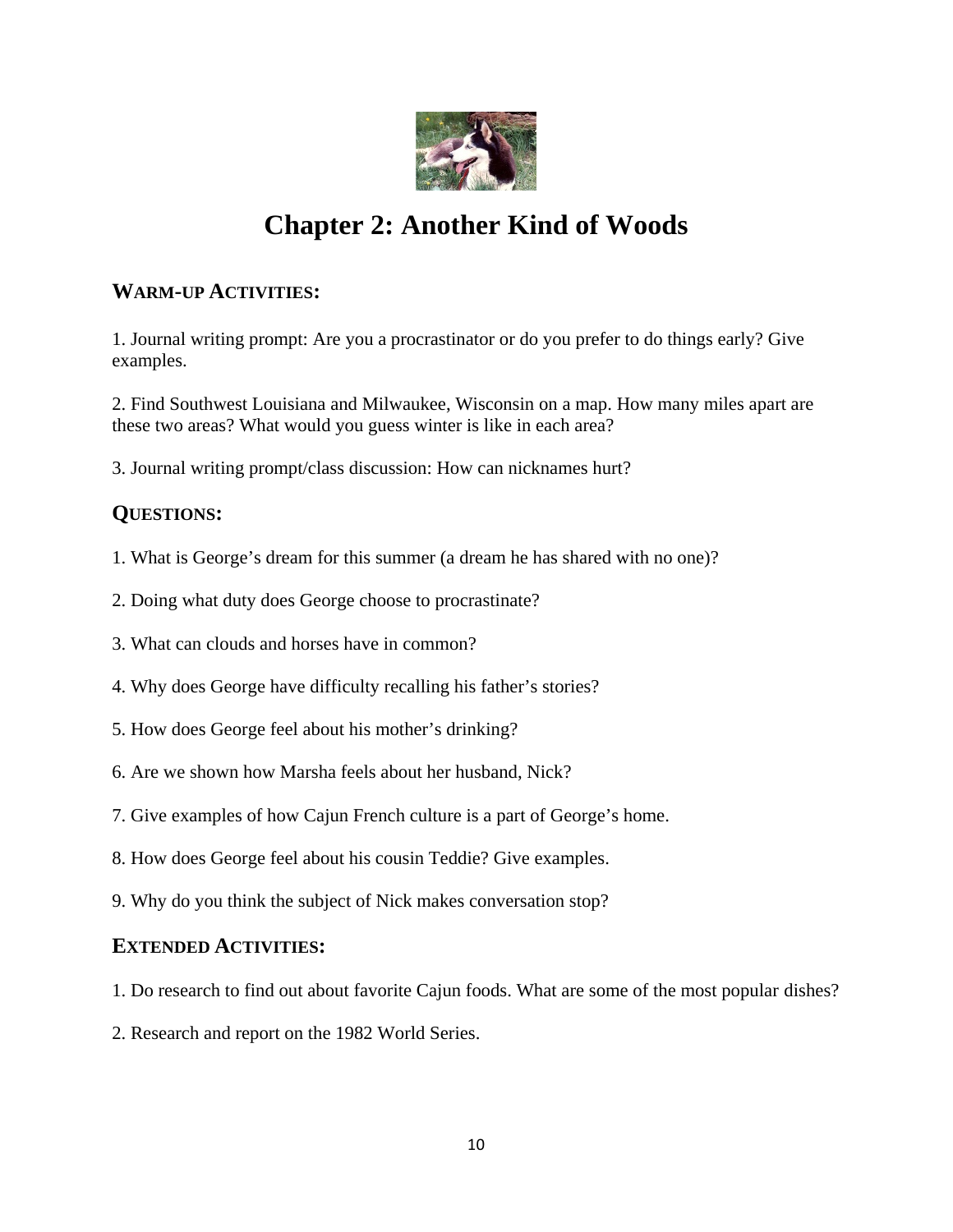

# **Chapter 3: A Lecture and a Warning**

### **WARM-UP ACTIVITIES:**

1. Journal-writing prompt: What do you know about rumors? Give details.

2. Watch and discuss this or another video about middle school bullying: http://videos.nj.com/star-ledger/2011/02/video\_of\_long\_branch\_middle\_sc.html

3. Class discussion and/or journal writing prompt: How do you become the best you can be in sports or in any other thing you try?

### **QUESTIONS:**

1. What are two "forbidden topics" in George's household?

2. The year of the novel is 1989, and Big League Chew gum is sold in a pouch like real chewing tobacco. How have times changed since then?

- 3. What rumors does Teddie repeat about the witch-woman?
- 4. How does Teddie increase George's fear of failure at the ball diamond?
- 5. How does George feel at the end of the chapter?
- 6. What does George's chewing Teddie's ABC (Already-Been-Chewed) gum show about their relationship?

#### **EXTENDED ACTIVITIES:**

1. Research the psychology of winning and losing in sports. How much of a factor is confidence?

2. Make an illustration of the wolf named "Loup" sitting on his box-like shelter. Color his eyes as they are described in the book.

3. What do coaches say to student athletes about losing? Write or speak from experience, your friends' experience, or from reading.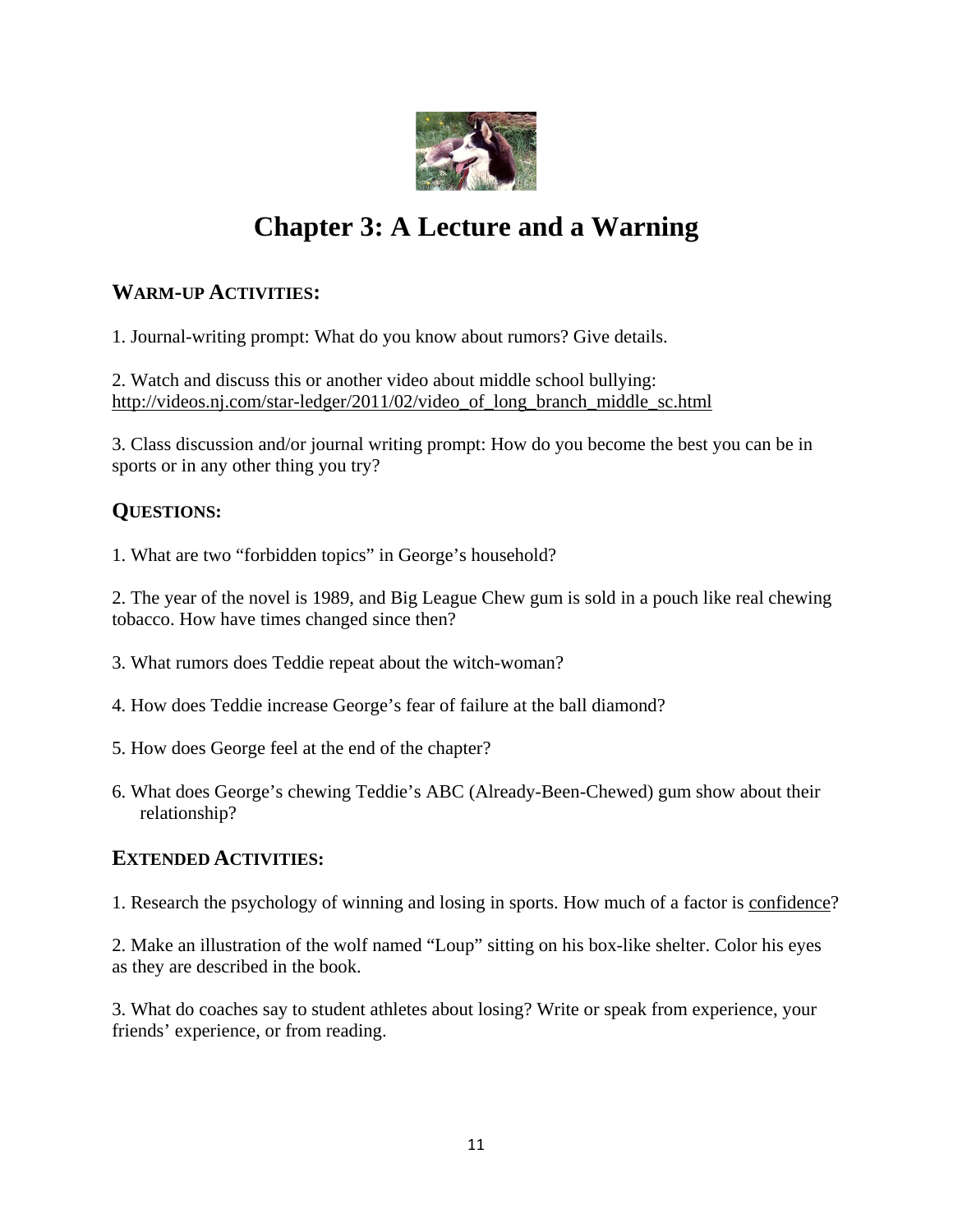

# **Chapter 4: Nick**

#### **WARM-UP ACTIVITIES:**

1. Journal-writing prompt: Write a tall tale about yourself doing something quite impossible that all your classmates would consider very cool.

2. Research Alcoholics Anonymous online. How and why did the organization begin?

### **QUESTIONS:**

- 1. How does Ryan act like a father to George?
- 2. What does Nick's tall tale about flying tell you about Nick?
- 3. Give examples of Nick's "Cajun French" and "Cajun English."
- 4. Why does Ryan admire Nick?
- 5. What does George fear for his mother?
- 6. How do you think George feels when Ryan says "You're gonna be like your father?"
- 7. How do you think George feels about not being able to remember his dad's voice?

#### **EXTENDED ACTIVITIES:**

1. Create a character collage for *Dog Woman*. Use old magazines to make a collage of all the characters you have met so far.

2. Using graph paper, design your idea of Teddie and George's split bedroom.

3. Give a short presentation to your class about a time you saw the effects of confidence or lack of confidence in sports.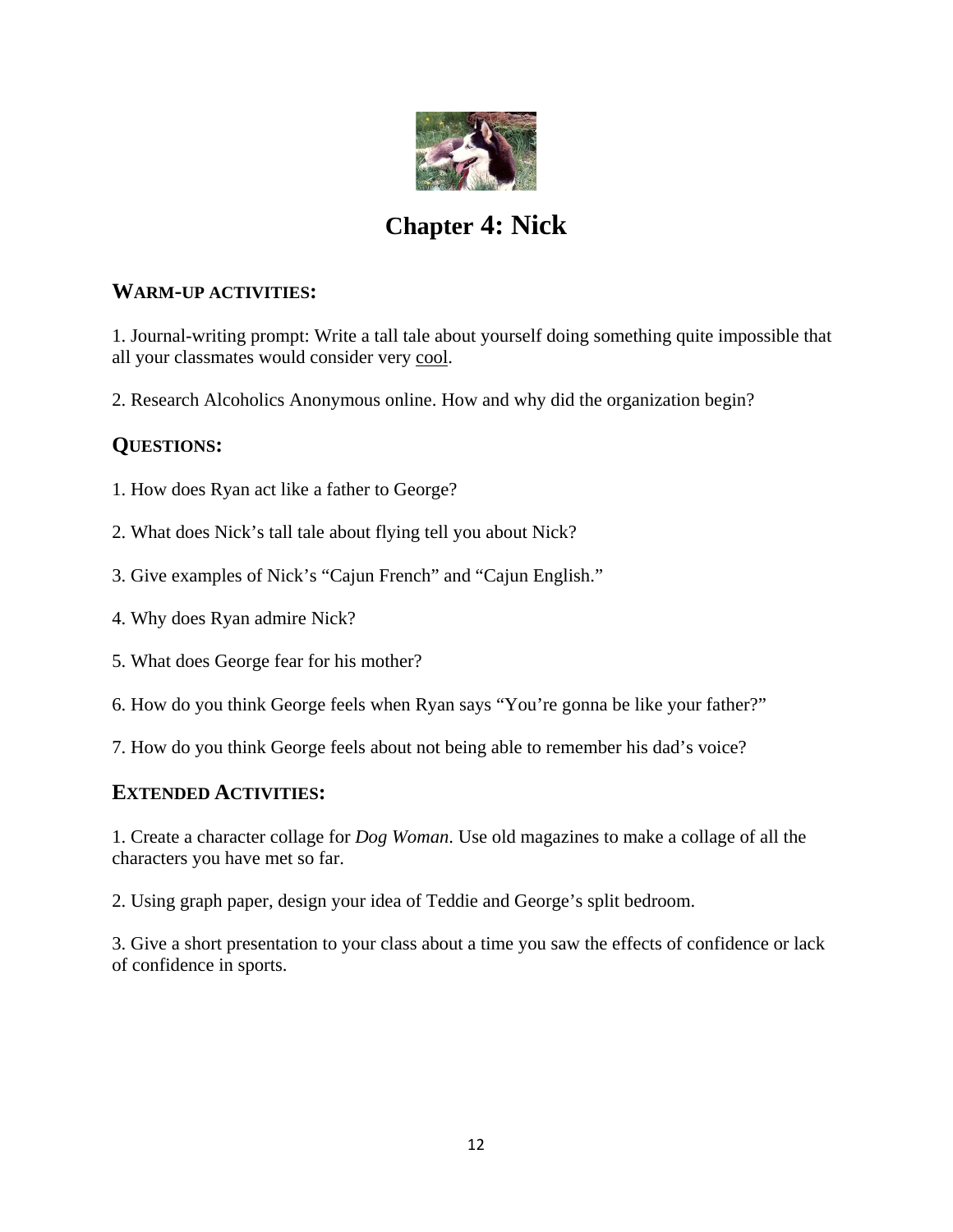

# **Chapter 5: Meeting the Witch-woman**

#### **WARM-UP ACTIVITIES:**

1. Journal-writing prompt: What are some slang words you and your friends use now that may seem old-fashioned to young people in 20 or 30 years?

2. Write a poem by filling in the blanks - idea from *Wishes Lies and Dreams* by Kenneth Koch http://www.amazon.com/Wishes-Lies-Dreams-Teaching-Children/dp/0060955090

| <i>Fear</i> is ________________________. (a color) |  |
|----------------------------------------------------|--|
|                                                    |  |
|                                                    |  |
| It smells like                                     |  |
| It looks like                                      |  |
| And it feels like I'm                              |  |

| Guilt is $\_\_\_\_\_\_\_\_\_\$ . (a color)   |  |
|----------------------------------------------|--|
|                                              |  |
|                                              |  |
|                                              |  |
| It looks like ______________________________ |  |
| And it feels like I'm                        |  |

#### **QUESTIONS:**

- 1. What does George fear might happen because he's so "down on himself?"
- 2. How does Teddie show her fearlessness?
- 3. What does Teddie insist on to George as they leave the ball diamond?
- 4. How does George feel when his eyes meet the witch-woman's eyes?
- 5. How does Teddie decide to improve her game?
- 6. How do the witch-woman and the wolf appear to George?
- 7. What are some of the 80s slang words used by the kids?

#### **EXTENDED ACTIVITIES:**

1. Research the importance of grip in baseball. Could falling asleep while grasping two baseballs help your grip?

2. Research nonverbal communication/posture. Make a short presentation illustrating, through your own body language/posture/facial expression, the following emotions: (1) anger (2) happiness (3) suspicion (4) sorrow (5) readiness-to-fight (6) fear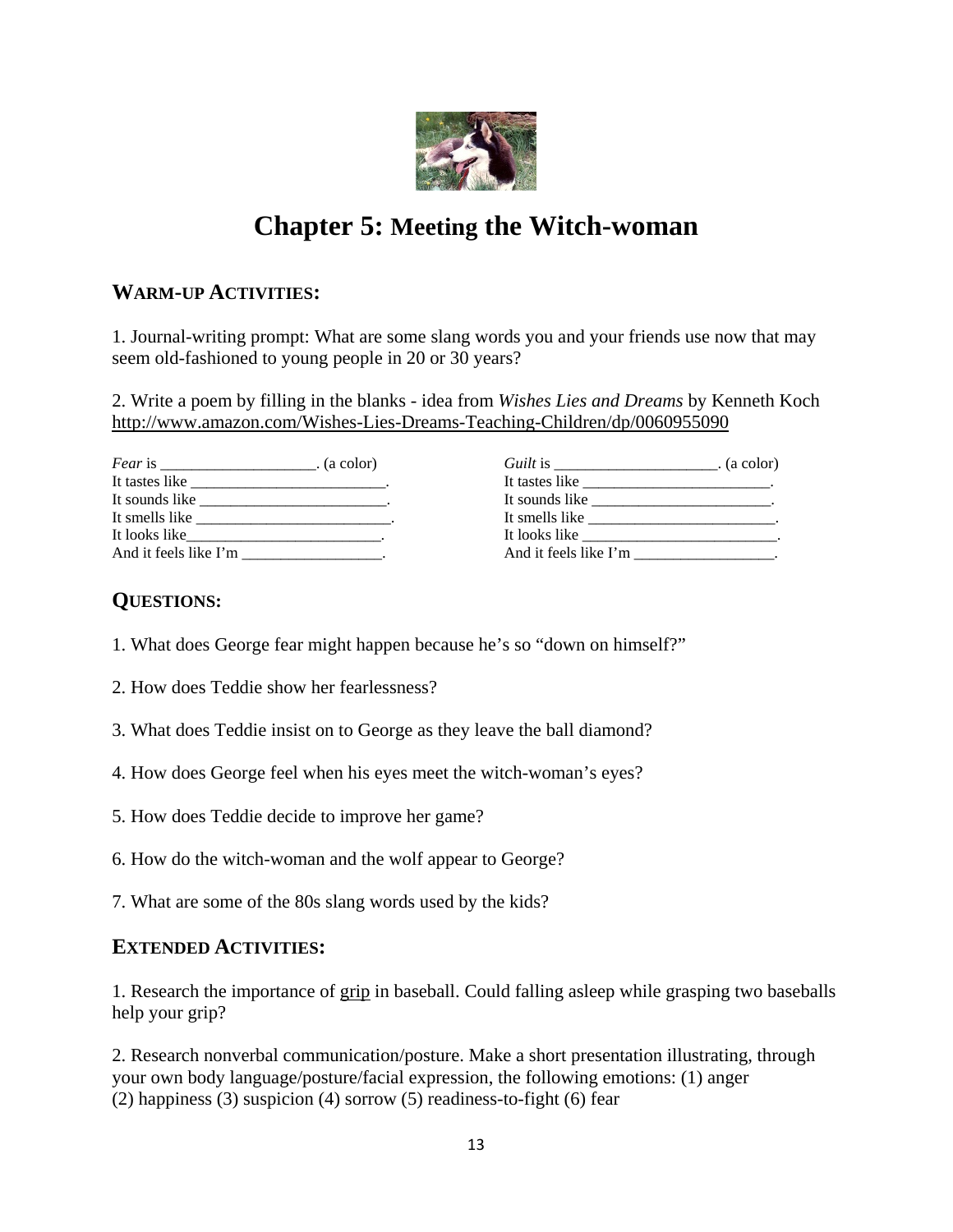

# **Chapter 6: A Rescue**

#### **WARM-UP ACTIVITIES:**

1. Journal writing prompt: Tell about how animals have or have not been a part of your life, and how you feel about that.

2. Choose one of these words to look up: (1) courage (2) brave (3) hero. Write the definition and add a short paragraph about someone (from real life now or from history, a book, TV show or movie) who embodies the defined word. Tell why you think so.

### **QUESTIONS:**

- 1. Why does George feel that his mom enjoys it when he's gone from home, working his route?
- 2. How is George like his mom?
- 3. What makes it bearable for George to visit the homes of Chad and Jason on his egg route?
- 4. Why won't Marsha let George have a dog?
- 5. How does George stand up to Jason and Chad?
- 6. How is George acquainted with death?
- 7. Why does George save the skunk?
- 8. How do the witch-woman and her home differ from the rumors George has heard?

#### **EXTENDED ACTIVITIES:**

1. In small groups, discuss what's most important to you, i.e. friends/pets/ sports/ family/etc. Why? Give reasons to support your answer.

2. Research skunks and water. Would the little skunk have been safe on its own, in the creek? Draw a diagram or demonstrate how four-legged mammals swim.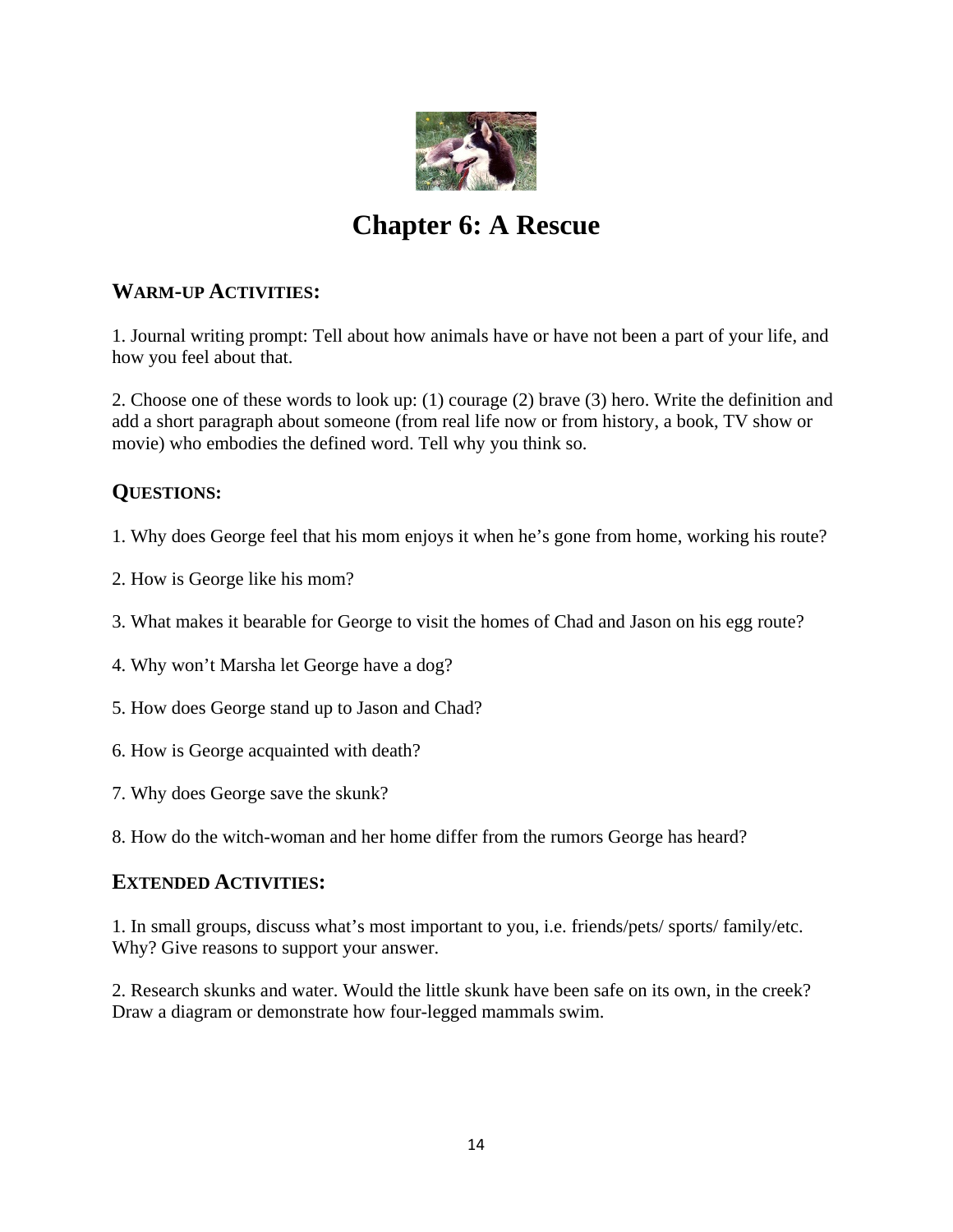

# **Chapter 7: Carving**

#### **WARM-UP ACTIVITY**

1. Journal-writing prompt: How do people become friends? How does friendship grow? Use examples from your life or a book/TV/movie/story.

### **QUESTIONS:**

1. Bibi says she carves her statues and breeds the Sibes "just for fun." Contrast her attitude with Teddie's attitude about baseball.

- 2. How are Bibi's carvings like a diary of her life?
- 3. Do you believe Bibi when she says she never shot anyone?
- 4. Bibi says, "Every creature responds to love." How do you see that in the book so far?
- 5. How is George a "stray?"

6. If you have learned more than one language, is learning the *spelling* of a new language difficult as Bibi and George seem to think?

7. Bibi says she has no use for people. Do you have any idea why a person would feel that way?

#### **EXTENDED ACTIVITIES:**

1. Try to whittle something simple using a butter knife and Ivory soap. Bring it to class. Explain why it was hard or easy to do.

2. Research scientific studies and make a one-page report on one of these: (1) health dangers of watching too much TV (2) tobacco's health dangers (3) alcohol's health dangers.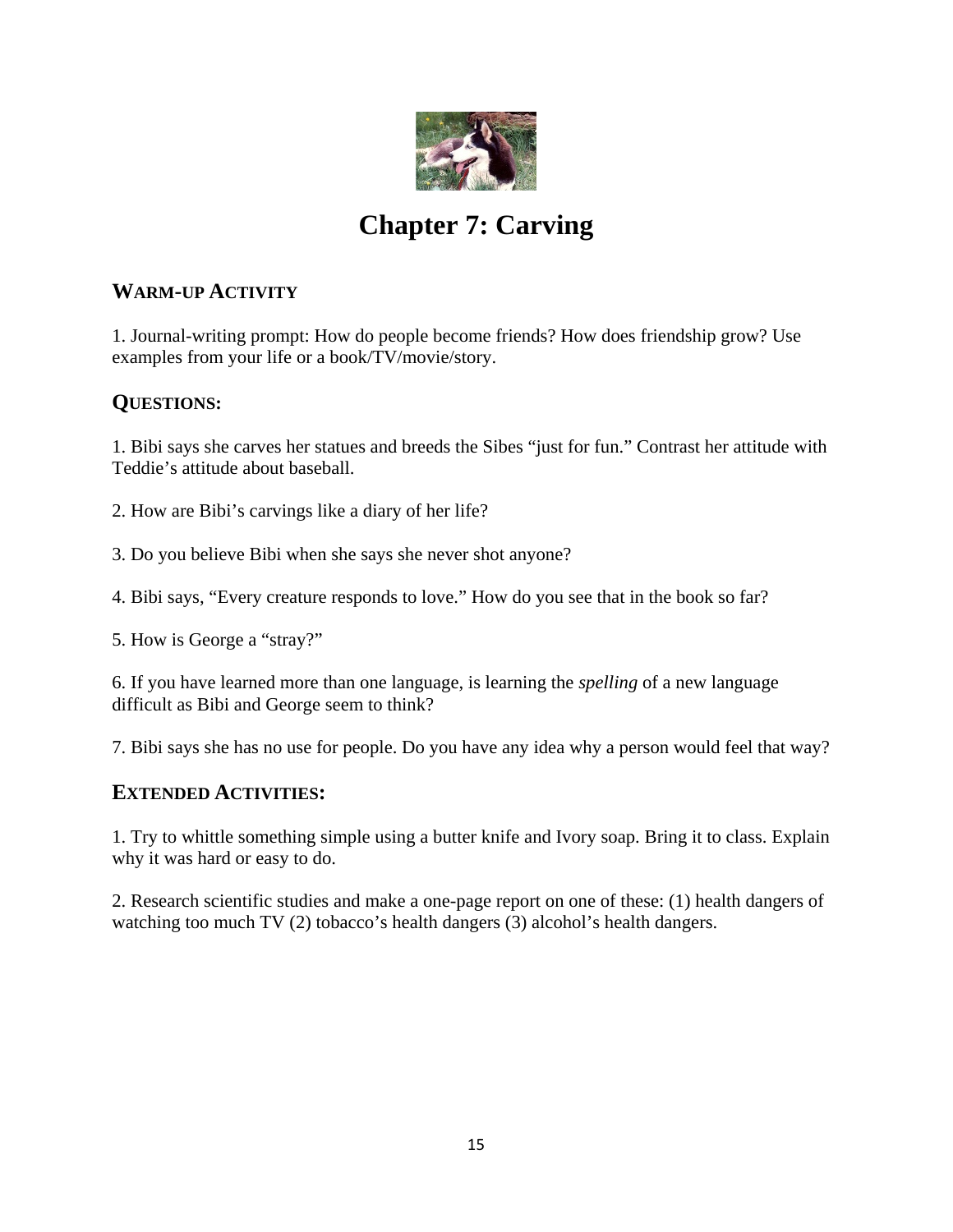

# **Chapter 8: The Hole in the Hayloft Floor**

#### **WARM-UP ACTIVITIES:**

1. Journal-writing prompt: You get a ride in a helicopter and get a chance to look down at your neighborhood and school from above. How does it look different from how you usually see it?

2. Journal-writing prompt: Imagine that you tell a lie to a parent, teacher, or other authority figure. What happens?

### **QUESTIONS:**

- 1. Why do you think George doesn't want anyone to know about his friendship with Bibi?
- 2. How did Cajuns get respect during World War II?
- 3. How did Cajun music become popular?
- 4. How does Marsha describe Nick?

#### **EXTENDED ACTIVITIES:**

1. Research two or three types of wildflowers (if possible, find those that are native to your state or region). Make a photocopy of a picture of them, or draw your own version. Do you consider them weeds or wildflowers? Show your picture(s) to two or three adults and ask their opinion of the plants. Report what you found to the class.

2. Research your ethnic background. Did any of your ancestors suffer from the prejudice of others, as the early Cajuns did?

3. Marsha says you can study history by studying music. In one page, report on this: If someone studied today's music, what would it say about us? Why? Give examples.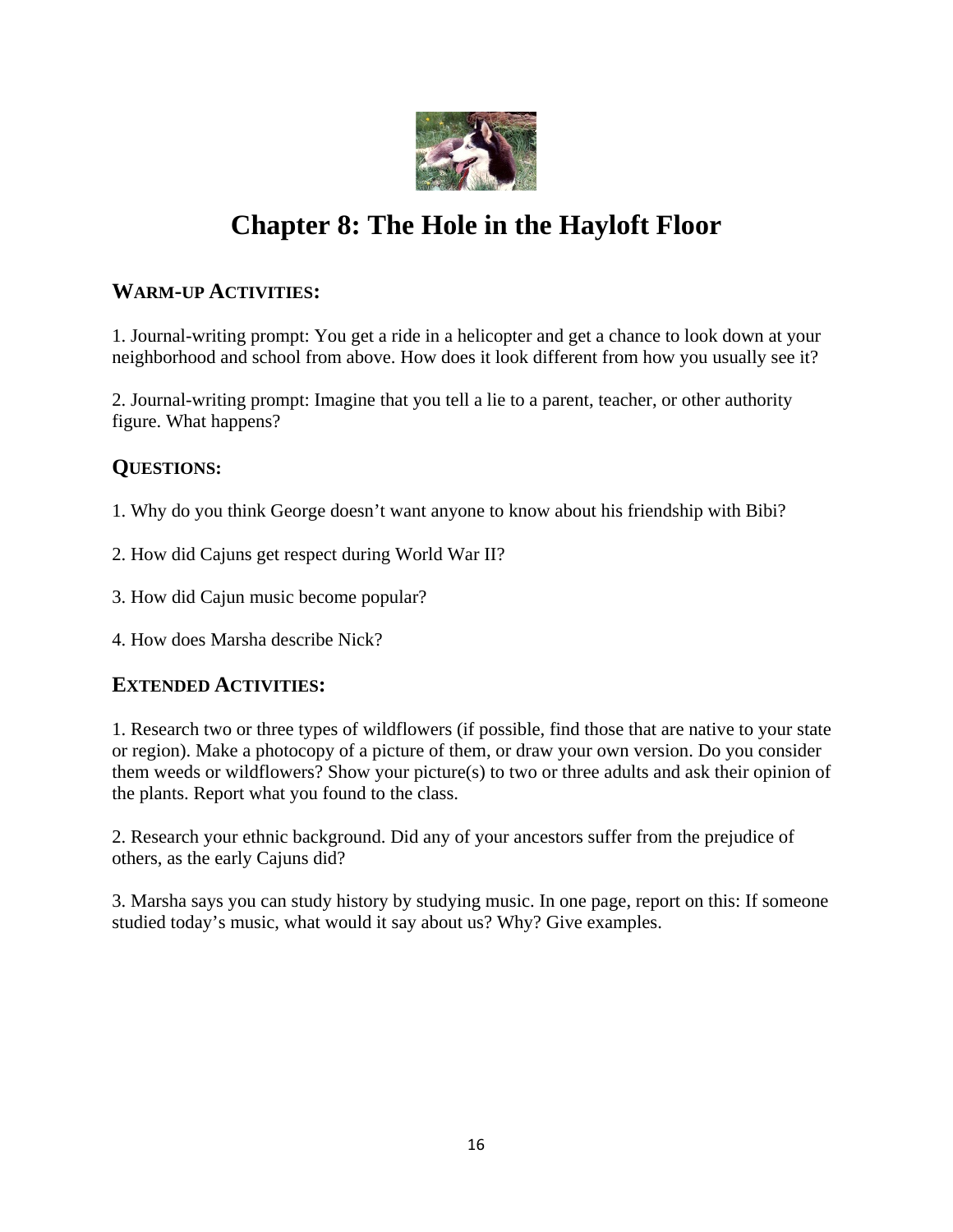

# **Chapter 9: The Pup**

#### **WARM-UP ACTIVITIES:**

1. Journal-writing prompt: Of all the arts you can think of, what would you like to do most if you had the talent and the opportunity? (Examples: music, dance, sculpting, painting, photography, film-making, etc.) Why?

2. Journal-writing prompt: Did you ever get something you had wanted and asked for, for a very long time? Tell about it and your feelings about it.

#### **QUESTIONS:**

1. Contrast George's physical and emotional state now at Bibi's house compared to the time he was there right after he rescued Flower.

2. How do Bibi's recollections of her father compare to George's recollections of his father?

3. Bibi's loyalty to Loup costs her what in the world of dog shows?

4. How does Bibi see her role in her dog family?

5. How is Nick-Dog like a weed?

#### **EXTENDED ACTIVITIES:**

1. Paint a picture (oil, water color, acrylic) based on a photo. Share with the class. Which do you like better – the painting or the photo? Why?

2. Research the American Kennel Club (AKC). What are the physical standards for a certain breed of dog? (Can be Siberian husky or a breed of your choice.) Bring a drawing or print-out of a drawing showing the standards.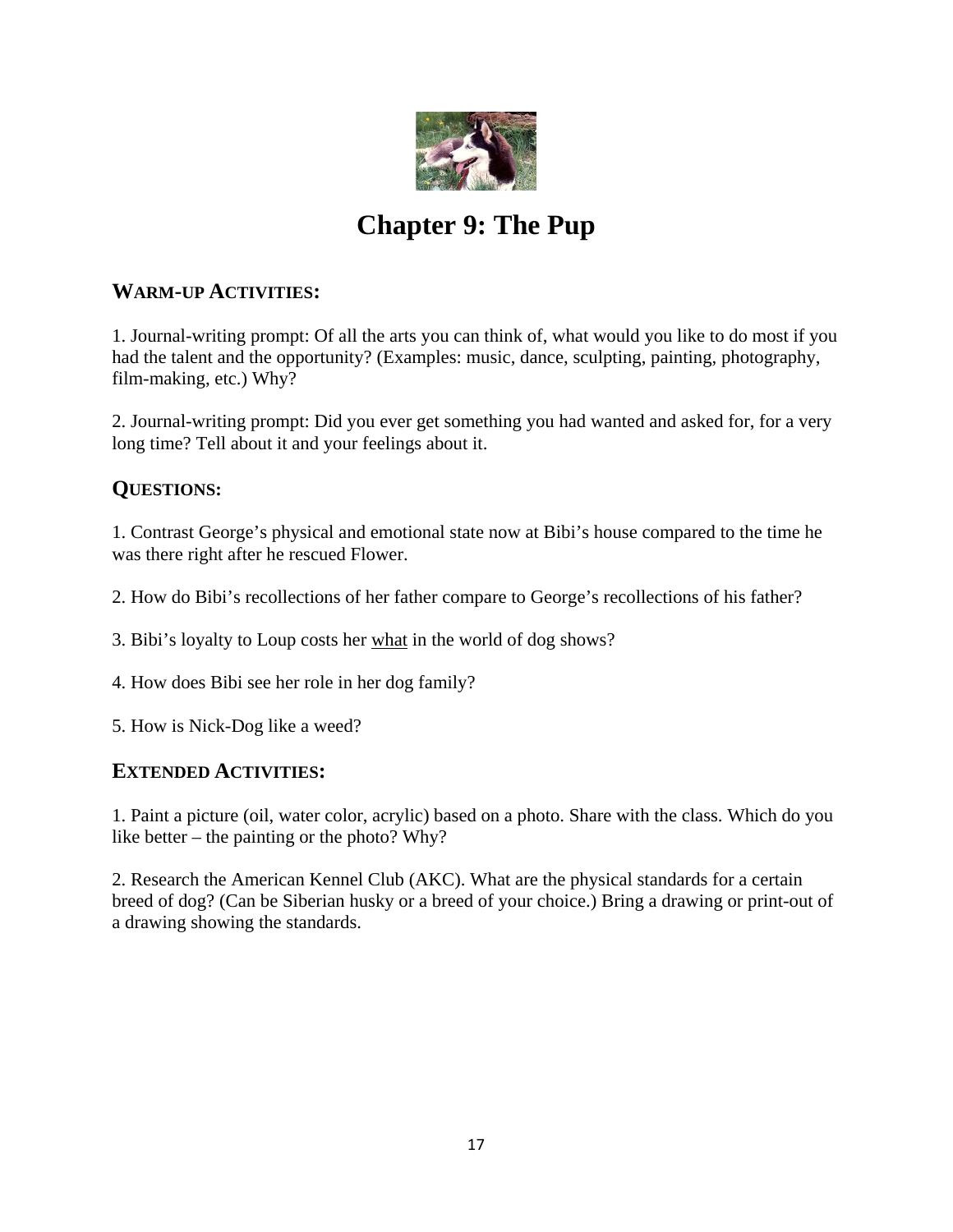

# **Chapter 10: The Secret the River Keeps**

#### **WARM-UP ACTIVITY:**

Journal-writing prompt: Write about an older person who shared wisdom with you, who told you something important that influenced your life in a positive way.

### **QUESTIONS:**

1. How does George respond to Teddie's teasing about his carving?

2. How does George feel after he misses the grounder?

3. What are some ways you see George's and Bibi's friendship growing?

### **EXTENDED ACTIVITIES:**

1. Literary device: foreshadowing. Do you have any feeling that Bibi's dream of a dog park may be foreshadowing for something that will happen later in the story? Explain.

2. Using graph paper, design your own dog park. Consider flat areas, hills, shade, water, dog waste and safety, different sizes of dogs.

3. Have a half-way party because you are half-way through the book. Have a celebration by having a scavenger hunt to find all the examples of outsiders (persons, animals, even plants that don't "fit in") in the book. (Note: "Outsiders" provide a glimpse into one of the themes of the book.) Form teams that compete against each other to test their knowledge and recall about various parts of the story.

4. Research and write down how scientists measure a tree to determine its age.

5. Research tree roots and canopy. Was Bibi correct in saying the size of a tree's roots below echo the size of its canopy above?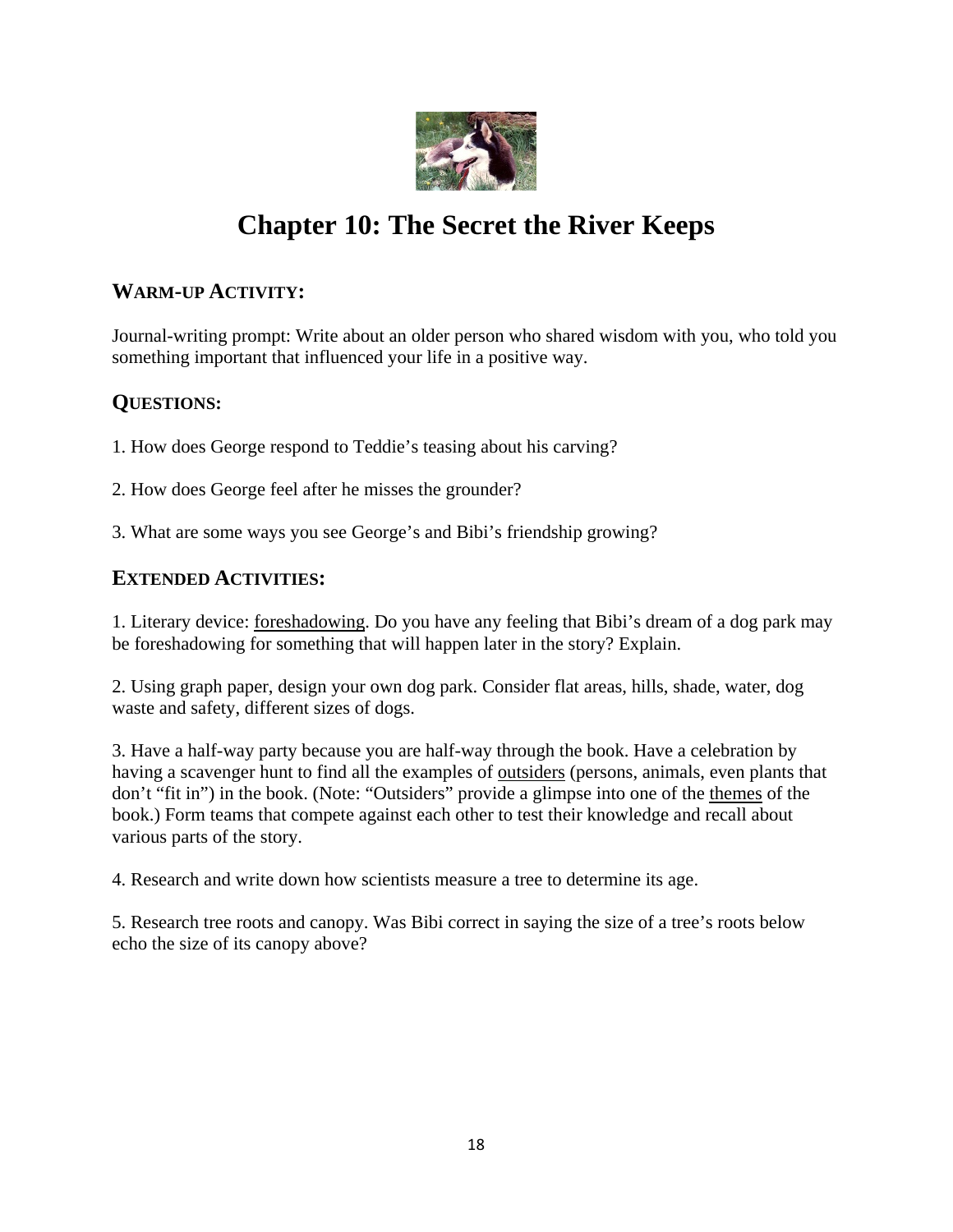

# **Chapter 11: Trouble**

#### **WARM-UP ACTIVITIES**

Journal-writing/discussion prompt: When you are most afraid to do something, what finally gives you the courage to do it?

### **QUESTIONS:**

- 1. What is Bibi's method for dealing with bullies?
- 2. Why do you think George gets "off the curb" and joins Bibi in staring down the bullies?
- 3. What does Teddie warn George about?
- 4. How does George protect Bibi?
- 5. What is Bibi determined to do?

#### **EXTENDED ACTIVITIES:**

1. Literary device: symbolism. Who ever heard of a brave chicken? Goldie dies trying to protect the flock. She reminds us of other examples of loyalty and bravery in the story. Where else in the book do you see loyalty and bravery?

2. Literary device: theme. By now, we're seeing a theme emerge: "Don't give up. Keep fighting against all odds." Examples?

3. Ask your public librarian to help you find some old cowboy movies. Watch a few. Who wears the black hats and the white hats?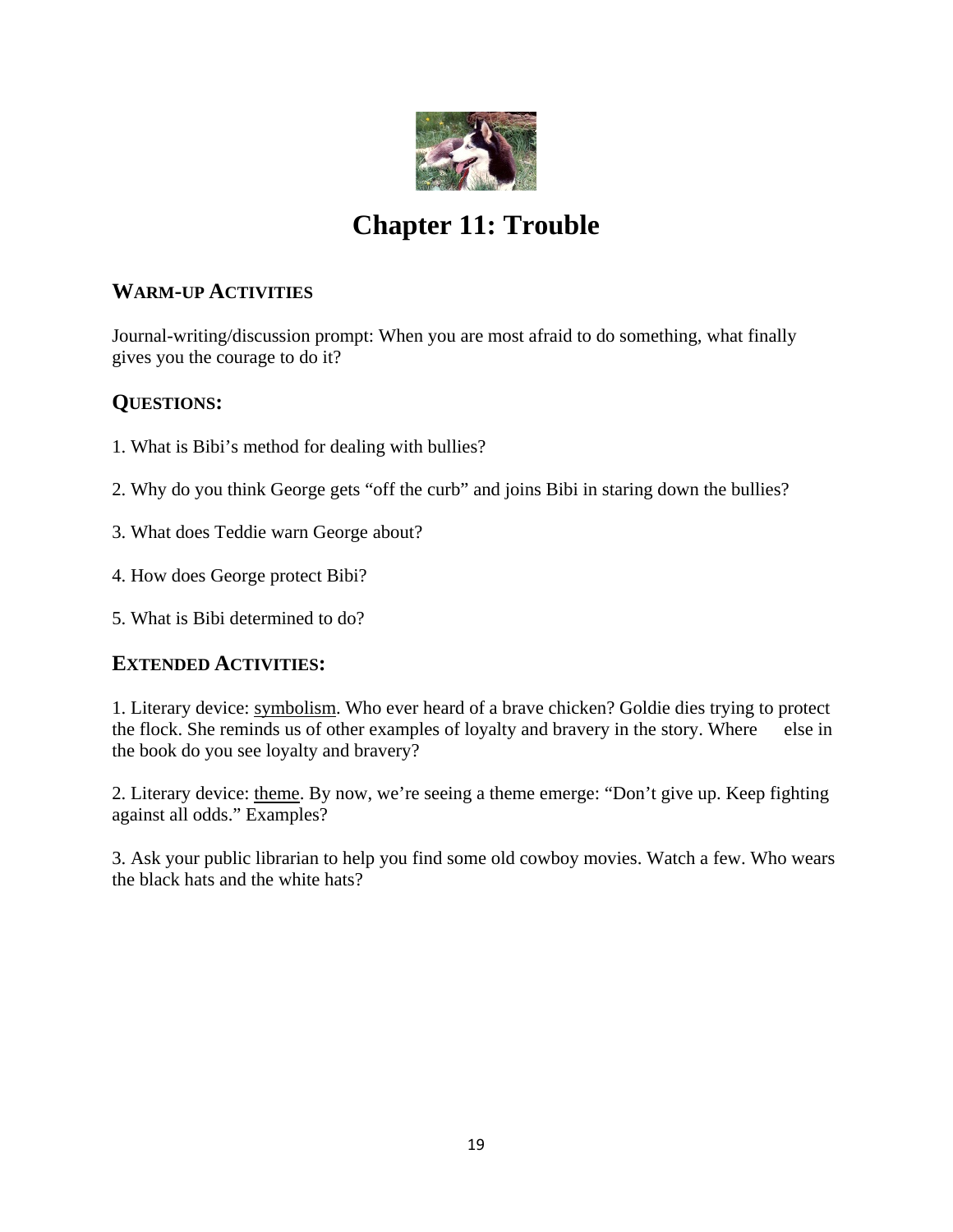

# **Chapter 12: The Fight**

#### **WARM-UP ACTIVITIES:**

1. Journal-writing prompt: What does family mean to you? Is there any non-blood person you consider family?

2. Journal-writing prompt: Have you ever felt hopeless about something? How did the situation turn out?

### **QUESTIONS:**

- 1. How is George changing?
- 2. How does Nature provide a "ticking clock" to show urgency in the story?
- 3. What is "the secret the river keeps?"
- 4. How has Bibi been stubborn?

### **EXTENDED ACTIVITIES:**

1. Bibi says, "Life will out" and "Where there's life, there's hope." Explain those statements. Do you agree or disagree with them? Why?

2. "Jeopardy" day! Divide the class into seven to eight equal-sized teams. Use questions from the last six chapters to ask students. One point for easy questions, five points for harder questions and ten points for really tough ones. Students can also create questions of their own – that's better! If a team misses a question, the question goes to the next team and so on until someone answers it correctly.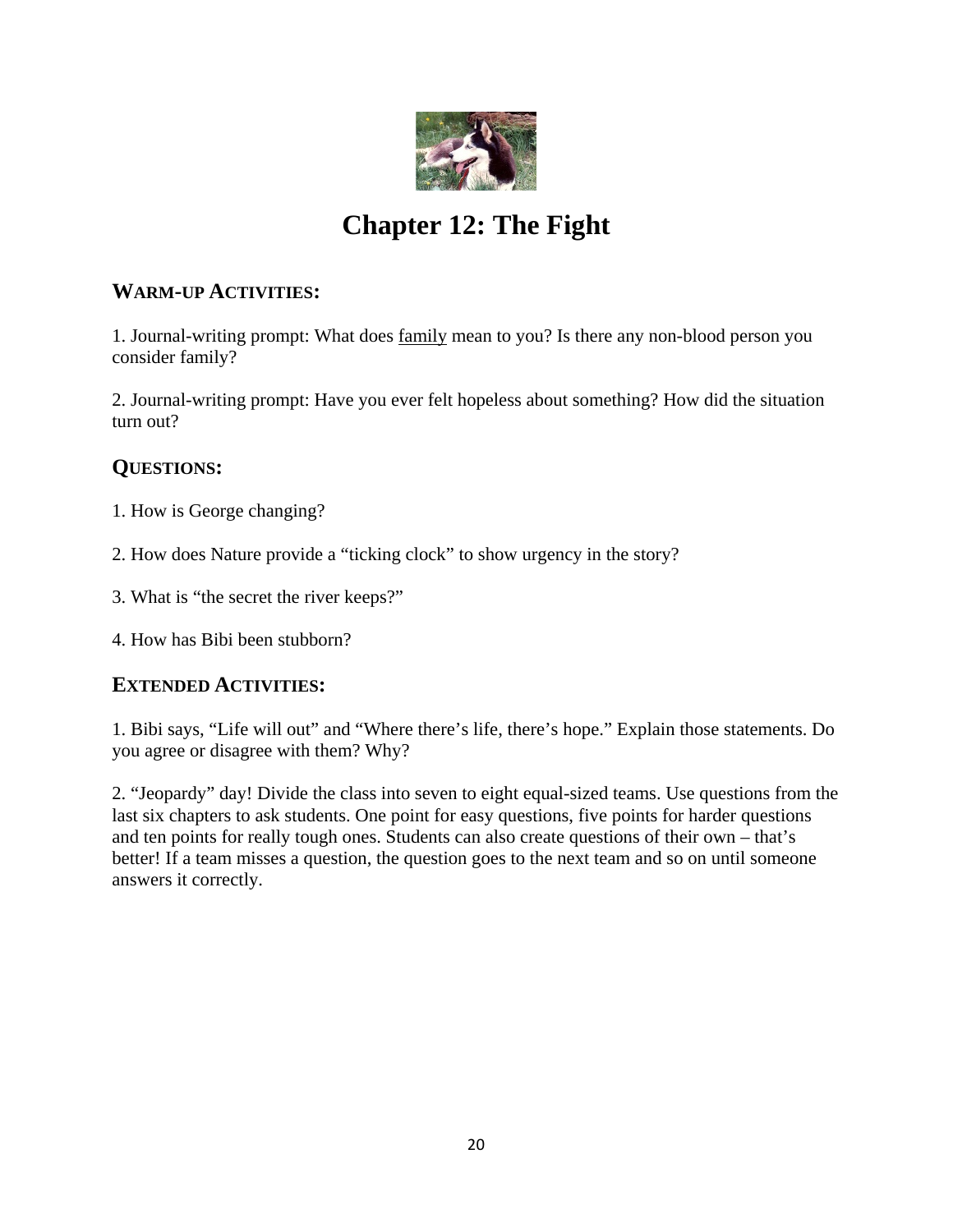

# **Chapter 13: What George Did Not See**

#### **WARM-UP ACTIVITY:**

Journal-writing prompt: Describe a time you spent away from your family. What were the good and bad parts of it?

#### **QUESTIONS:**

1. Compare and contrast the Gibilian barn and George's barn.

- 2. How is this summer's work different from last summer's work?
- 3. Mark's grandpa calls George something that only Bibi had ever called him. What is it?
- 4. Bibi is in big trouble. Why?

5. How do you think George will react to the news that Bibi has lost her job?

#### **EXTENDED ACTIVITIES:**

1. Reading Theater: Work in a small group of other students to pick out a section of the book you have already read and create a play scene from it.

2. Create your own digital poster for the chapter. Use Glogster (www.glogster.com/education). This software allows you to create digital posters to display online and to be printed out.

3. Research forklifts and how they work. Give a short report to the class, with pictures.

4. Research farm accidents. Tell how agriculture is rated as far as being a dangerous occupation.

5. Research machinery used for haying. Copy a picture of the machinery and write a couple of paragraphs about how it's used.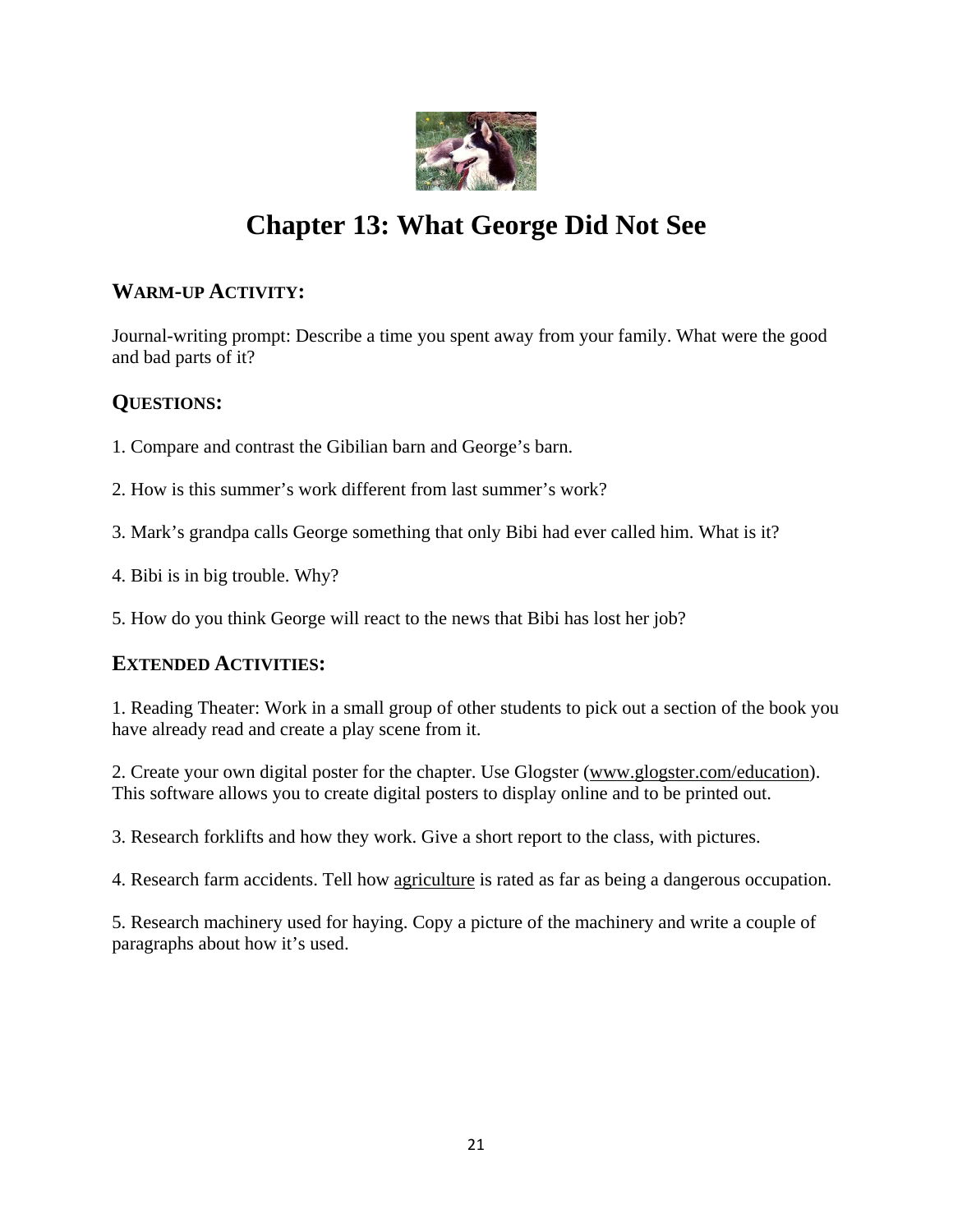

# **Chapter 14: Thanksgiving**

#### **WARM-UP ACTIVITIES:**

1. Journal-writing prompt: What is your idea of a perfect Thanksgiving day? Give details; can be imaginary.

2. Journal-writing prompt: Has anyone ever kept the truth from you? How did you feel when you found out the truth?

### **QUESTIONS:**

1. What part of George's life does he keep secret from his family and from his friend Mark?

- 2. How has Bibi's appearance changed from the first time George saw her?
- 3. What secret has Bibi kept from George?

4. What miscommunication do you see between Bibi and Kyle?

### **EXTENDED ACTIVITIES:**

1. Have you ever gone camping? Make a list of everything you would need to survive for a week or more outdoors (especially in cold weather).

2. Recreate a scene from the story using iClone2. This is pretty advanced so you might give yourself some time to practice with the program. http://download.cnet.com/iClone/3000-2194\_4-10656649.html.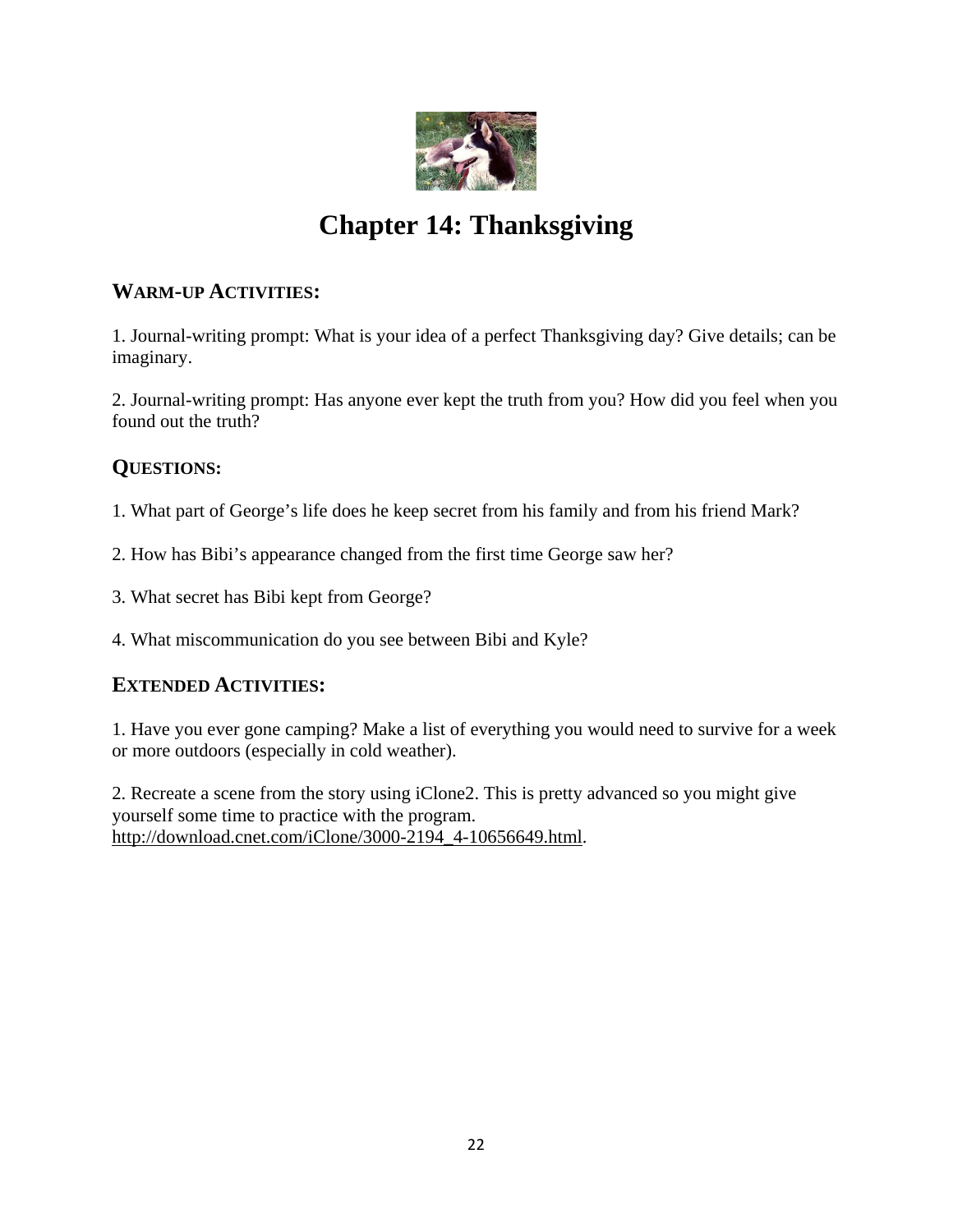

# **Chapter 15: The Fight**

#### **WARM-UP ACTIVITIES:**

1. Journal-writing prompt: Imagine you are George. What would you do at this point in the story to help Bibi? Be sure to explain your answer.

2. Journal-writing prompt: Imagine you are Bibi. What would you do at this point in the story to save your dogs? Be sure to explain your answer.

3. Journal-writing prompt: Are you a January complainer or a July complainer? (meaning – do you prefer warm weather or cold weather?)

### **QUESTIONS:**

1. What adaptations does Bibi make to cope with the cold?

2. How does George help Bibi?

3. How does Loup's reaction to Allison prove what Bibi told George long ago about wolf hybrids?

4. George tells Teddie that Bibi "does everything on her own." Is this a good trait in Bibi?

### **EXTENDED ACTIVITIES:**

1. *Dog Woman* word search on the next page. Use http://puzzlemaker.school.discovery.com to create new puzzles. Students may create their own puzzles using the site. Easy and free.

2. Write a new Chapter 15 with a different ending. Perhaps one of the people or animals reacts differently in your version and causes the outcome to change.

3. Read a Hardy Boys book or a John Bellairs book. Report on it for the class and be sure to tell why George would have liked the book.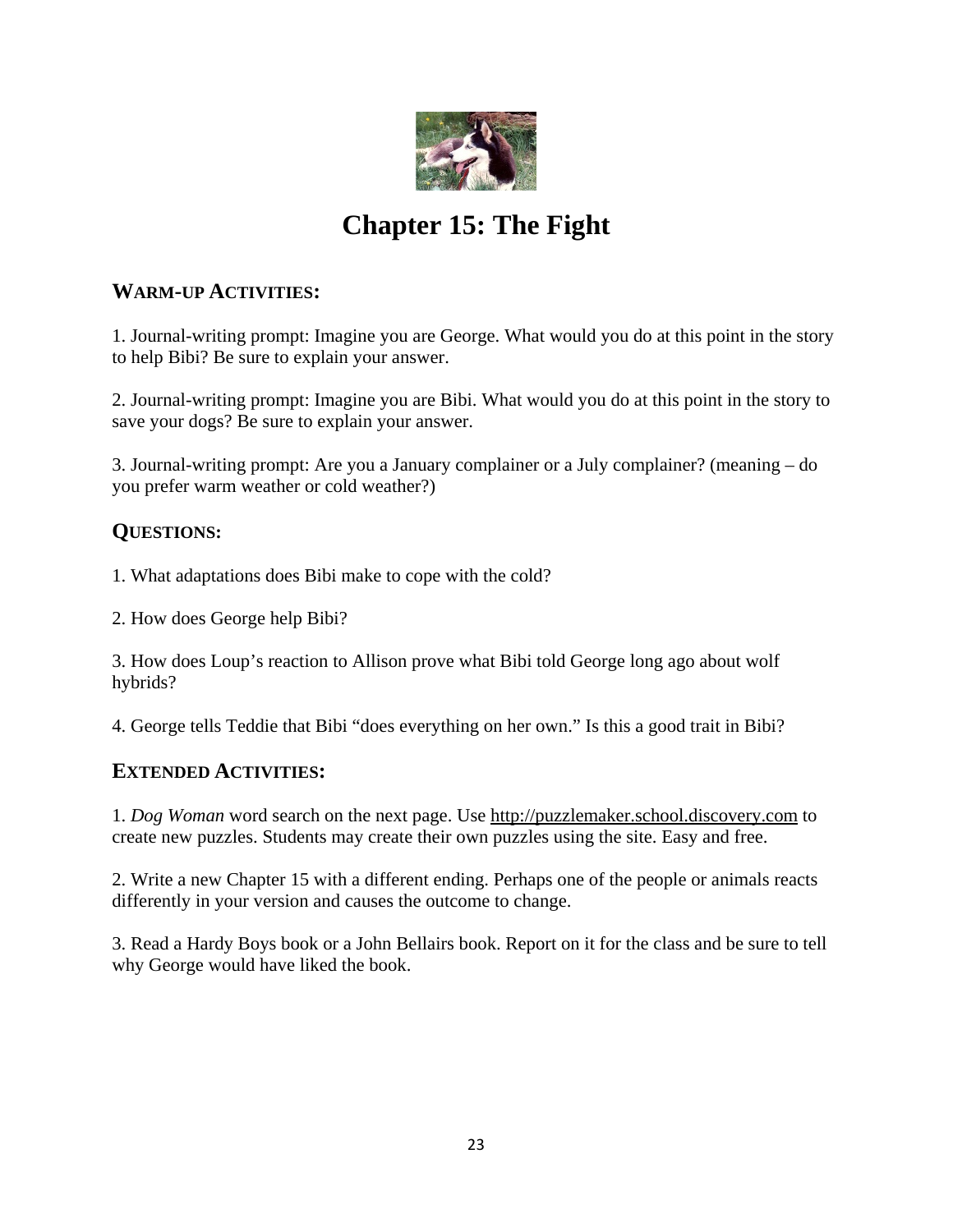# **Dog Woman Word Search**

| D                                | T               | I                | ${\bf J}$        | V            | T                         | $H_{\rm}$    | $\, {\bf B}$ | W               | S            | M           | $\mathbf{A}$ | Y               | H             | A             |
|----------------------------------|-----------------|------------------|------------------|--------------|---------------------------|--------------|--------------|-----------------|--------------|-------------|--------------|-----------------|---------------|---------------|
| $\mathbf I$                      | $\bf{I}$        | $\boldsymbol{B}$ | $\mathbf I$      | B            | V                         | L            | $\mathbf U$  | L               | $\mathbf{O}$ | ${\bf N}$   | $\mathbf{O}$ | ${\bf E}$       | Q             | U             |
| $\mathbf R$                      | E               | ${\bf N}$        | $\mathbf O$      | B            | $\bf{I}$                  | E            | $\bf J$      | ${\bf S}$       | $\mathbf O$  | L           | $\mathbf{A}$ | W               | $\mathcal{C}$ | $\mathbf U$   |
| B                                | $\mathbf R$     | $\bf J$          | $\mathbf{P}$     | Z            | $\bf{I}$                  | $\mathbf{P}$ | E            | S               | $\bf K$      | D           | $\mathbf F$  | $\mathbf{A}$    | A             | $\mathbf P$   |
| $\mathbf Y$                      | W               | Q                | $\boldsymbol{Z}$ | D            | $\mathbf I$               | $\mathbf{F}$ | $\mathbf I$  | V               | $\mathbf{A}$ | Y           | $\mathbb{R}$ | ${\bf T}$       | $H_{\rm}$     | E             |
| H                                | A               | A                | $\mathbf D$      | $\bf J$      | $\mathbf U$               | L            | $\bf J$      | $\mathcal{C}$   | $\mathbf I$  | V           | $\mathbf N$  | Z               | S             | G             |
| $\mathbb{R}$                     | $\mathbf R$     | E                | $\mathbf P$      | ${\bf N}$    | L                         | $\bf J$      | $H_{\rm}$    | E               | $\bf{I}$     | $\mathbf C$ | $\mathbf I$  | D               | $\mathbf R$   | $\mathbf R$   |
| D                                | T               | $\mathbf T$      | $\mathbf{O}$     | A            | ${\bf E}$                 | E            | L            | ${\bf N}$       | ${\bf S}$    | L           | T            | E               | $\mathbf{A}$  | $\Omega$      |
| $\bf J$                          | $\mathbf F$     | S                | $\mathbf{F}$     | E            | ${\bf S}$                 | $\bf{B}$     | G            | $\bf{I}$        | Q            | B           | $\mathbf{A}$ | $\bf{I}$        | $\mathbf M$   | E             |
| $\mathbf{M}$                     | $\mathbf{A}$    | $\mathbf P$      | $\mathbf P$      | $\mathbf I$  | $\mathbf{O}$              | ${\bf S}$    | $\, {\bf B}$ | D               | $\mathbf{A}$ | H           | $\mathsf{C}$ | ${\bf N}$       | $\mathbf{O}$  | G             |
| $\bf J$                          | $\mathbf N$     | W                | X                | $\mathbf{M}$ | $\mathbf L$               | E            | $\mathbf I$  | ${\bf N}$       | V            | $\mathbf Q$ | $\mathbf V$  | $\mathbf I$     | L             | $\mathbf N$   |
| A                                | M               | $\mathbf{A}$     | A                | $\bf I$      | $\mathbf R$               | $\bf K$      | $\bf{B}$     | G               | W            | G           | H            | $\mathcal{C}$   | U             | S             |
| D                                | H               | $\mathbf R$      | Y                | $\mathbf I$  | $\bf J$                   | $\mathbf{A}$ | $\mathbf R$  | L               | $\mathbf O$  | ${\bf U}$   | $\mathbf{P}$ | $\bf K$         | X             | $\mathbf{P}$  |
| $\mathbf{O}$                     | K               | H                | A                | $\mathbf R$  | $\mathbf C$               | $\mathbf{O}$ | E            | $\mathbf O$     | $H_{\rm}$    | ${\rm F}$   | $\mathbf{A}$ | $\mathbf{O}$    | Y             | V             |
| G                                | $\mathbf T$     | ${\bf N}$        | Z                | E            | $\boldsymbol{\mathrm{F}}$ | $\mathbf R$  | $\mathbf{F}$ | Q               | ${\bf F}$    | $\mathbf J$ | $\mathbf{P}$ | $\bf J$         | $\mathbf{M}$  | B             |
| <b>ALLISON</b><br><b>BIBI</b>    |                 |                  |                  |              |                           |              |              |                 |              |             |              | <b>BLIZZARD</b> |               |               |
| <b>CARVINGS</b><br><b>CHAD</b>   |                 |                  |                  |              |                           |              |              |                 |              | <b>DOG</b>  |              |                 |               |               |
|                                  | <b>EVICTION</b> |                  |                  |              |                           |              |              | <b>FORKLIFT</b> |              |             |              |                 |               | <b>GEORGE</b> |
| <b>HEADACHES</b>                 |                 |                  |                  |              |                           |              |              | <b>HUSKY</b>    |              |             |              |                 |               | <b>HYBRID</b> |
|                                  | <b>JASON</b>    |                  |                  |              |                           |              |              | <b>LOUP</b>     |              |             |              |                 | <b>MARK</b>   |               |
|                                  | <b>MARSHA</b>   |                  |                  |              |                           |              |              | <b>NICK</b>     |              |             |              |                 | <b>RYAN</b>   |               |
| <b>SIBERIAN</b><br><b>TEDDIE</b> |                 |                  |                  |              |                           |              |              |                 |              |             | <b>WOLF</b>  |                 |               |               |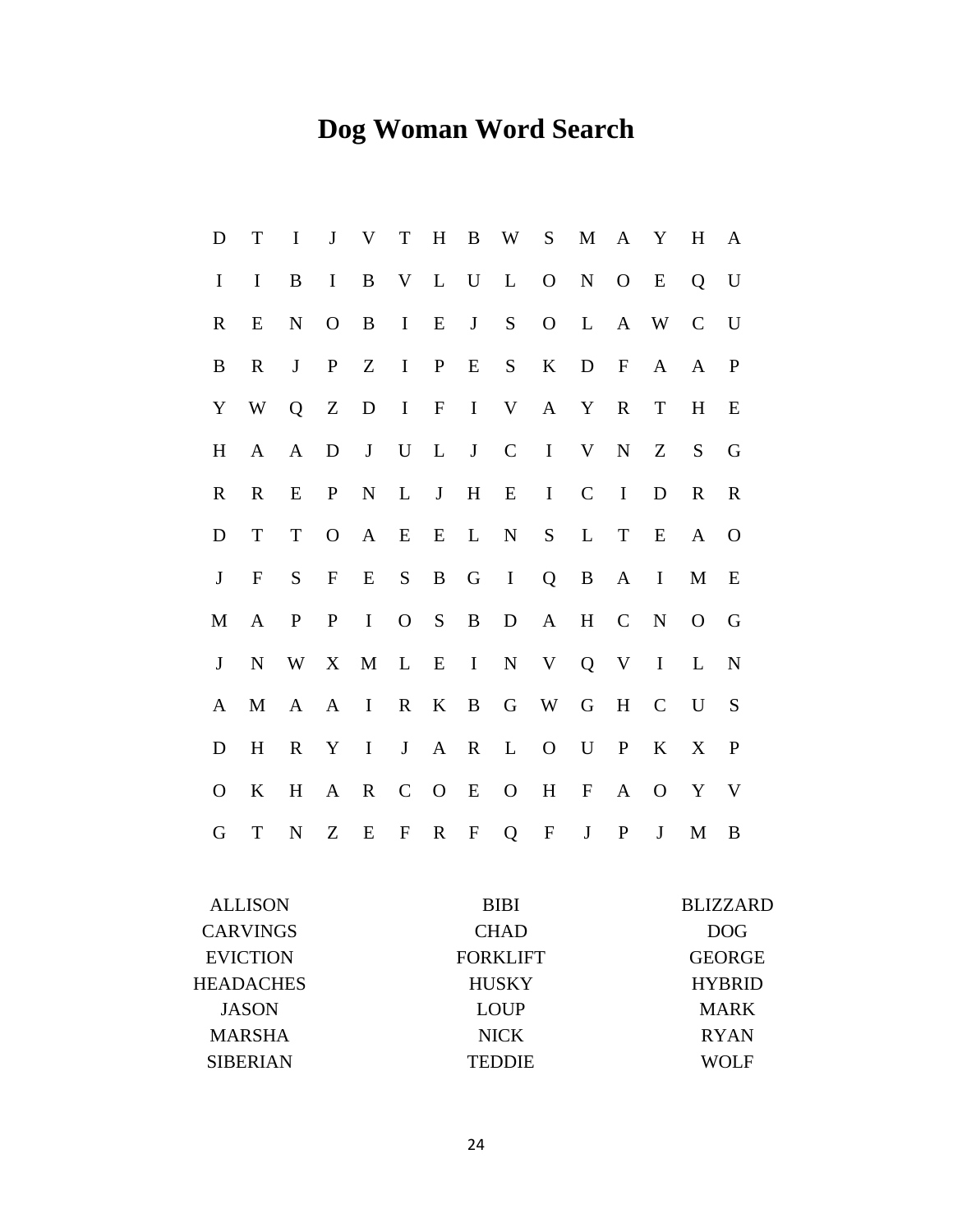

# **Chapter 16: Spring**

#### **WARM-UP ACTIVITIES:**

1. Journal-writing prompt: Have you ever found something (possibly in spring) that had been hidden from you for a long time? Tell about it. Describe how you felt.

2. Journal-writing prompt/class discussion: What do you think it would take to make bullies stop bullying?

#### **QUESTIONS:**

1. What finally makes George yell at Jason?

2. Did you expect that George and Teddie would find what they find on the land? Explain your answer using details from the story.

3. George is "sick of death." What deaths has George experienced?

4. Marsha acts hurt because George left her out of an important part of his life. How does George react to her expression of feelings?

5. George sharply corrects Teddie when she calls Bibi a witch. How does Teddie react?

#### **EXTENDED ACTIVITIES:**

1. Create a one-page movie script of the scene where George and Teddie discover the body.

2. Draw a picture of the same scene with the idea that it will be used for a magazine cover or for a movie poster.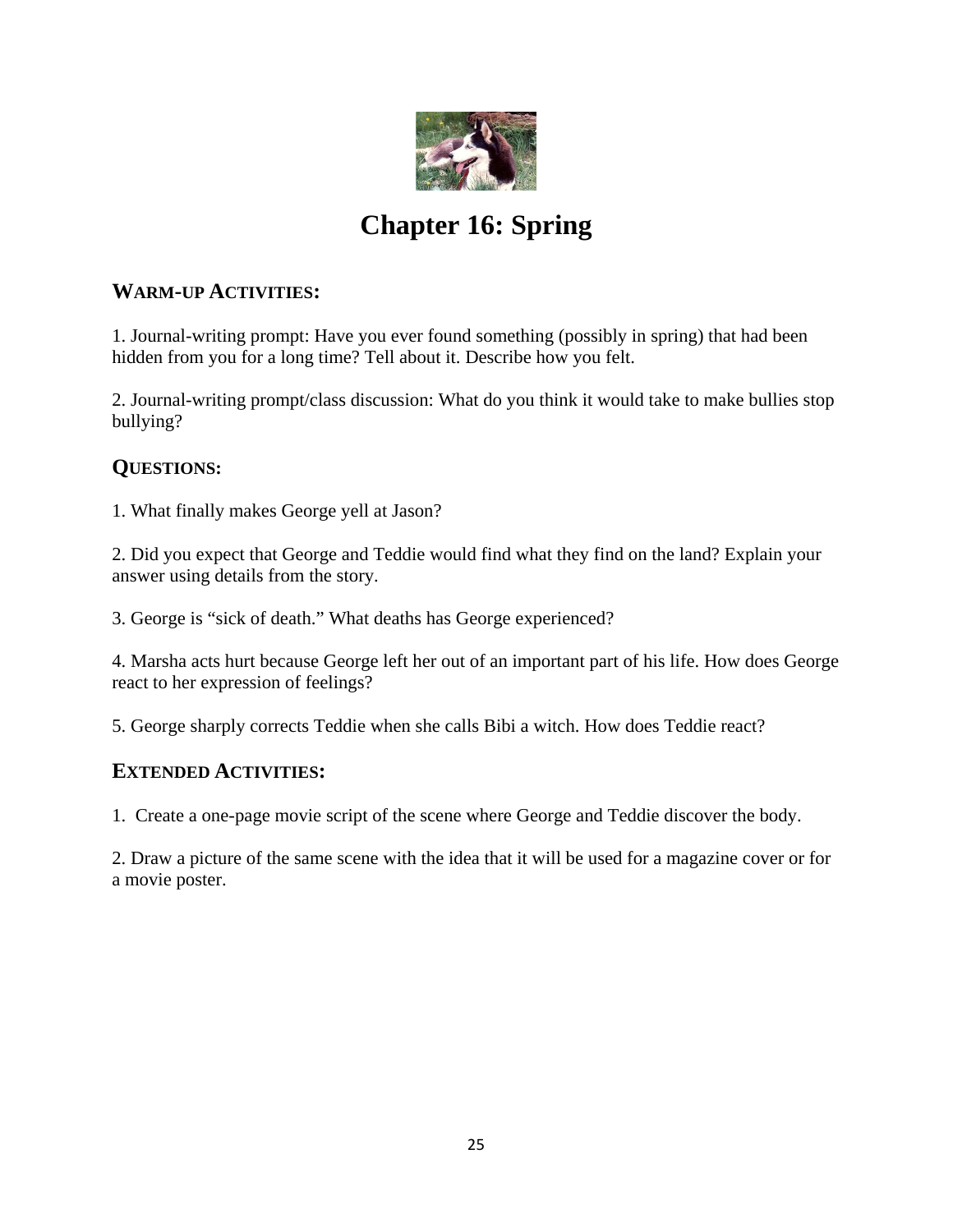

# **Chapter 17: The Search**

#### **WARM-UP ACTIVITIES:**

1. Journal-writing prompt: Imagine you have found a skeleton. You suspect it belongs to a missing person, but you have no dental records. How will you positively identify the bones?

2. Journal-writing prompt: When you are searching for something that's been missing for a long time, how does each clue lead to the next clue? Write from experience or imagination.

#### **QUESTIONS:**

1. The whole chapter is one big search to find out what happened to Bibi and her animals. What is George and Ryan's path of investigation? In other words, where to they start? Number each step along the way of their search.

2. Marsha says, "Enemies don't have to be forever." Who are George's enemies? Do you think Marsha is right? Explain.

3. Once again, George nags his mother about fixing the broken hayloft floor. Predict if Marsha will ever fix it. Explain your reason for believing this.

4. Why does George get so angry after he finds Bibi's note?

5. Who is the first person who uses the term "animal hoarder?" What does George think of the term?

6. What bright idea does George get at the end of the chapter?

7. What does Ryan say when George asks about Black Hats?

8. Why do you think George finally tells his mother to call him "George?"

#### **EXTENDED ACTIVITIES:**

1. Character device: Make a list of six adjectives that describe George. Show evidence from the story that supports your words.

2. Using an iPod, be a music producer and create a soundtrack of music for *Dog Woman*.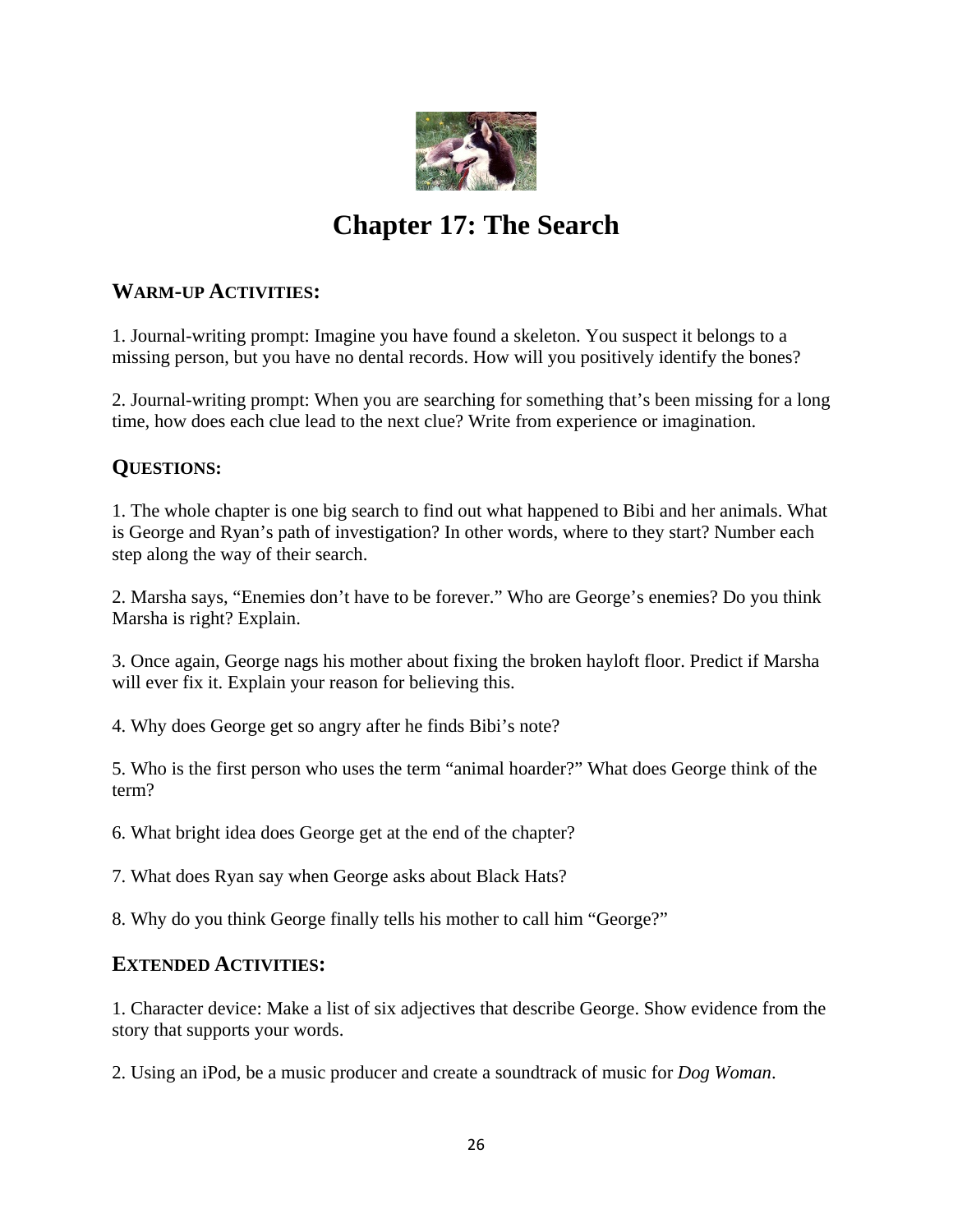

# **Chapter 18: Winning isn't Everything**

#### **WARM-UP ACTIVITY:**

Journal-writing prompt: Imagine winning a wonderful prize that you have worked hard for, only it doesn't mean that much to you because you have lost something else that means more to you. What can you imagine could possibly mean more than a wonderful prize that you have worked hard for?

#### **QUESTIONS:**

1. George's anger against Bibi helps Marsha realize that she too is angry. Who do you think Marsha is mad at, and why?

2. George finally helps win a ball game. How does he feel?

#### **EXTENDED ACTIVITY:**

Draw a four- or five-panel cartoon strip of George's day at the ball park.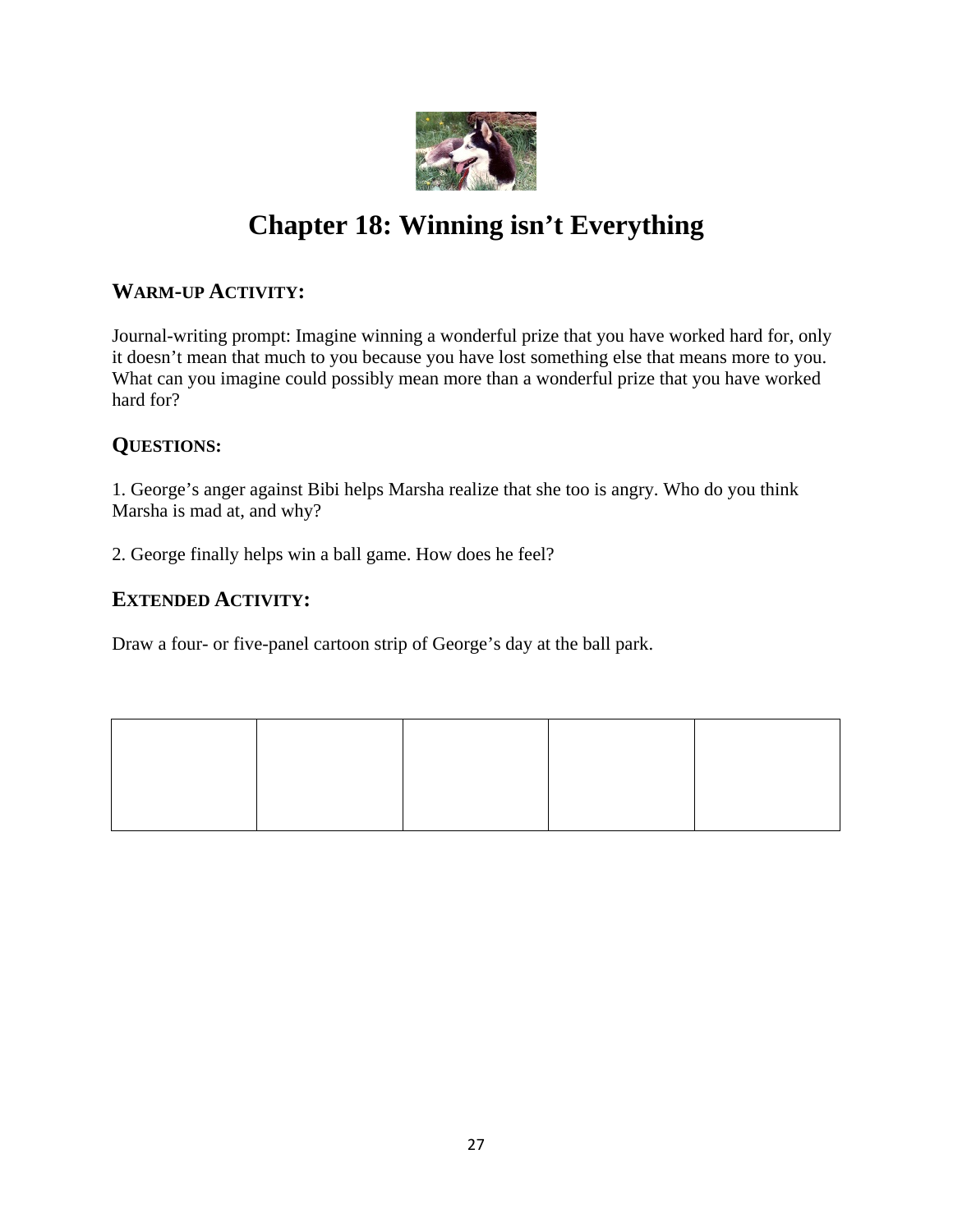

# **Chapter 19: Enemies don't have to be Forever**

#### **WARM-UP ACTIVITIES:**

1. Journal-writing prompt: Have you ever seen two animals get along who should not get along? Perhaps a dog and a cat, or two animals you've seen on the Internet. Describe the friendship of animals who should be enemies - or who at least should not be pals.

2. Journal-writing prompt: Have you ever had to give a "sales pitch" to someone who was in a very high position of authority? How did you build your courage? Tell about the experience.

#### **QUESTIONS:**

1. Who first shows us that "enemies don't have to be forever?"

2. You see Marsha trying to call her son "George" instead of "Georgie." How do you feel about this?

3. Why is Mr. Bold motivated to go along with the idea of a dog park on his land?

4. How does Mr. Bold's office chair contrast with Marsha's chair back home?

5. What do the elevator, receptionists, doors, hallways, lemon oil, thick oak-paneled walls, big polished oak desk and large windows tell you about Mr. Bold's office?

6. Why does Mr. Bold call George's mother at work?

7. What does Marsha tell Mr. Bold they'll do at the newspaper?

#### **EXTENDED ACTIVITY:**

Read the story of David and Goliath from the *Bible*, "Jack the Giant Killer" from English folklore, or a Brer Rabbit tale from American "Uncle Remus" stories. How does one who is small defeat one who is large? Can you compare one of these accounts to George and Mr. Bold?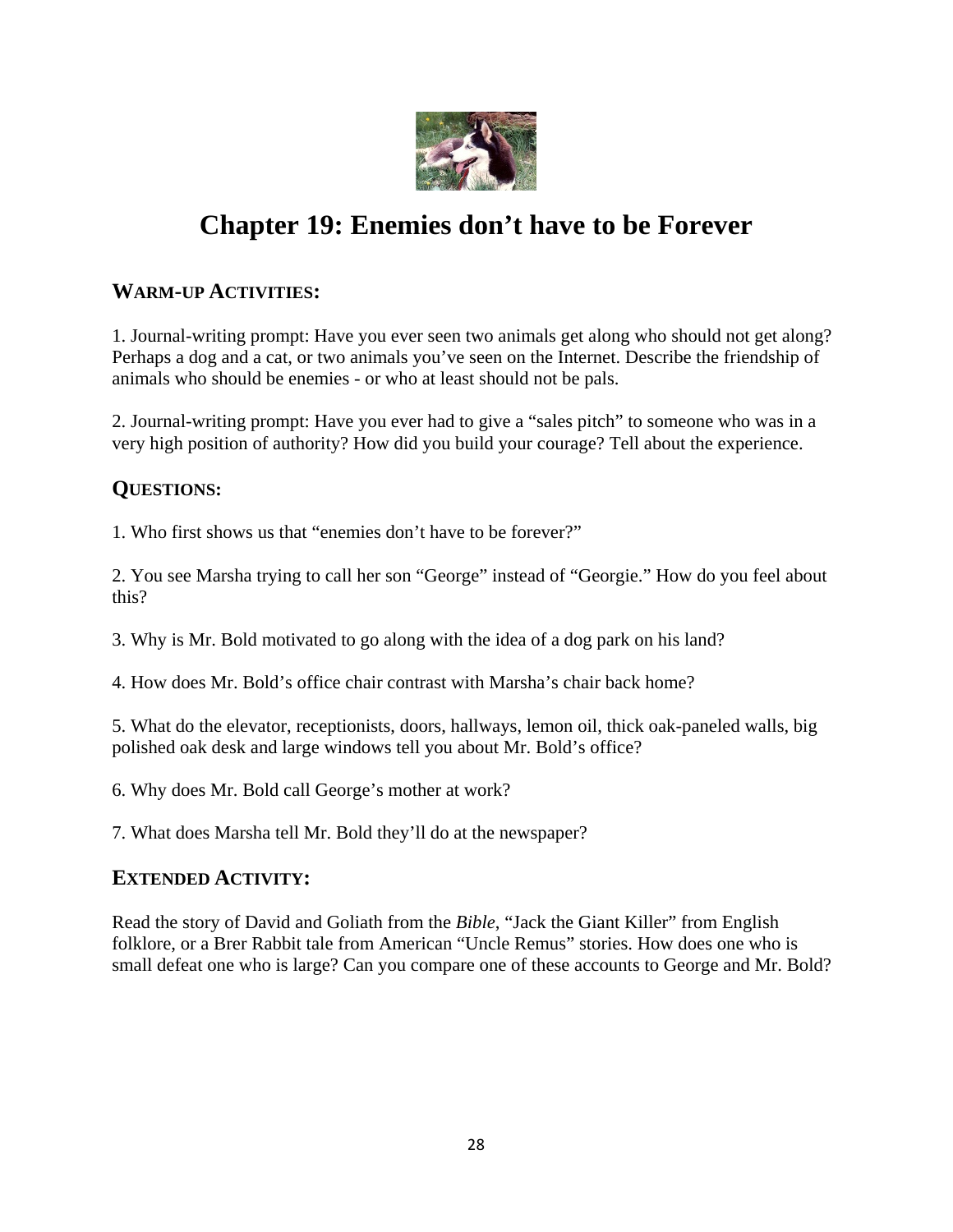

# **Chapter 20: The Dream**

#### **WARM-UP ACTIVITIES:**

1. Journal-writing prompt: What's the hardest thing you have ever done? Did anyone help you or encourage you? How did you manage to do this hard thing? How did you feel afterward?

2. Class discussion: How does it feel when you have to work with someone you don't want to work with? How do you get past your negative feelings? Have you ever worked with someone like this and been pleasantly surprised?

#### **QUESTIONS:**

1. When he learns he must get 800 signatures, George is reminded of what phrase Bibi once used?

2. Teddie has words of wisdom for George. When he says he can't get the signatures, how does she encourage him?

3. Getting eight-hundred signatures starts with what?

4. What does George finally realize about Chad and Jason?

5. How, in the end, is George different from Bibi when it comes to Mr. Bold?

6. Why do both George and his mother have tear-filled moments in the hayloft?

7. What does George say about Bibi, at her funeral under the oak?

8. At the end of the chapter, how does George treat his mother?

#### **EXTENDED ACTIVITY:**

1. Write a newspaper feature story where you interview George about the dog park. Imagine what questions you'd ask him, and how he'd answer.

2. Draw a picture of the scene of Bibi's funeral under Grandfather Oak.

3. Imagine that you're George. Write a "last letter" to Bibi where you express how you feel about her and about your friendship, how you'll remember her, and so on.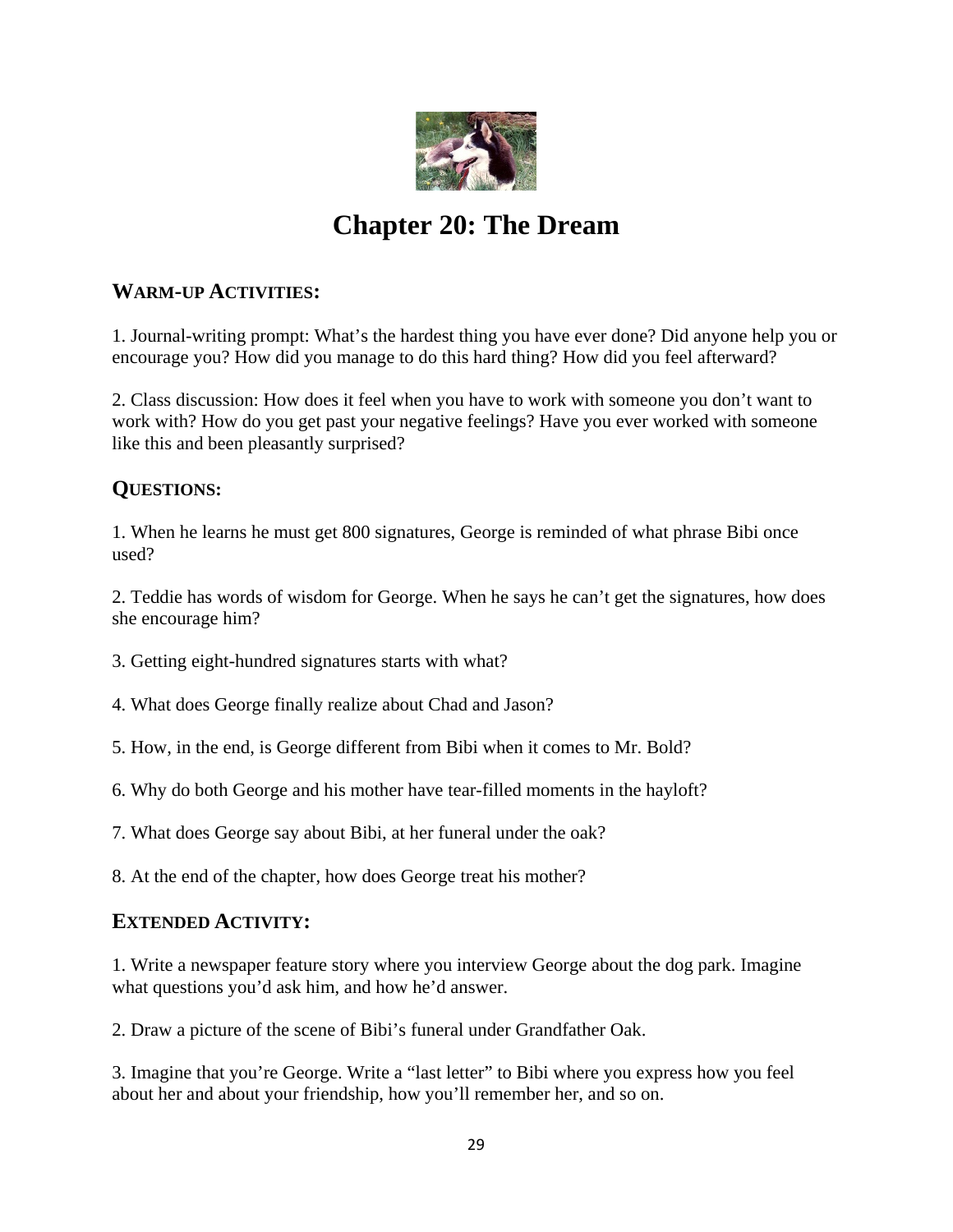

# **Epilogue: Bibi's Run**

#### **WARM-UP ACTIVITIES:**

1. Journal-writing prompt: What is more satisfying – to finish a reading assignment for school or to actually create something that you can see and touch? Draw from experience or your imagination. Give reasons why you think one is more satisfying.

2. Class discussion/journal-writing prompt: Have you ever been told that someone is proud of you? Tell about the experience. How did it feel? Have you ever been proud of somebody? Did you tell that person?

#### **QUESTIONS:**

1. Was the grand opening of Bibi's Run a success? How do you know?

- 2. How were Bibi's carved statues used in the dog park?
- 3. What prize does Teddie give George at the grand opening?
- 4. What does Marsha tell George at the end?
- 5. What is the saying that Bibi liked to use that George now repeats to Chad and Jason and Teddie?
- 6. Do you think that George will become real friends with Chad and Jason after this?
- 7. Do you think the community will continue to use the dog park? Why or why not?

#### **EXTENDED ACTIVITIES:**

1. Visit at least one dog park near you, with or without a dog. Draw the design of the dog park as you saw it. How does it compare to the dog park you would design if you could?

2. If there is no dog park in your area, survey five dog owners and ask them if they'd like one. Report on what you found.

3. Find the poem called "The Rainbow Bridge" online. If you like it, print it out and illustrate it around the margins. Frame it and give it to a friend or family member who has lost a beloved dog and who would also appreciate the sentiment in the poem. Or frame it for your own use.

4. Write your own poem about a beloved pet.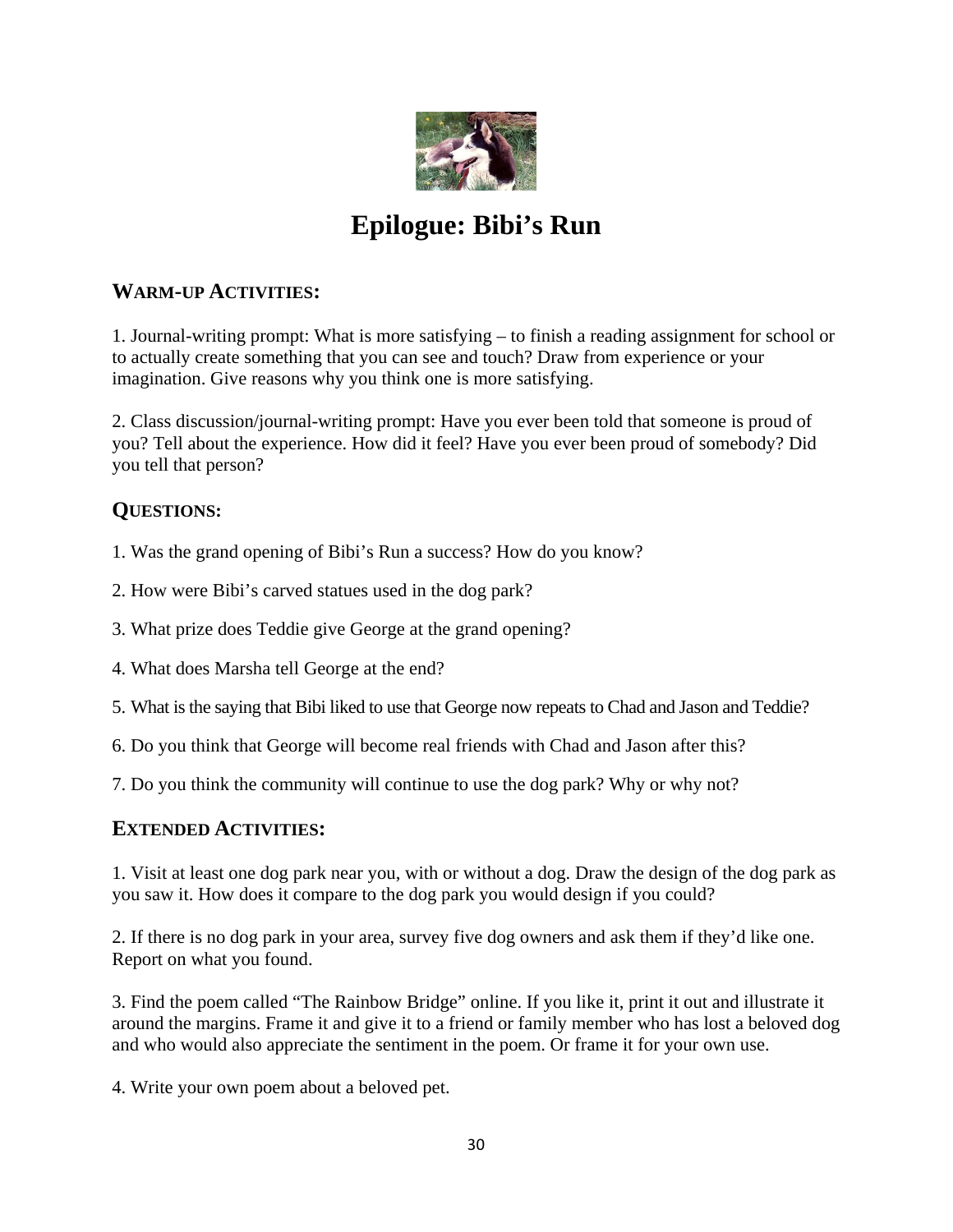# **Post-Reading Activities**

1. Evaluate your predictions. Look at the predictions you made throughout the novel. How good were you at predicting outcomes? What clues helped you?

2. Predict some more. Describe what you think will happen to each of the characters in one year. Explain the reasons for your answers.

3. Have a book mark competition. Make an original design of your favorite scene, characters or images from the book. Include a summary of the story on the back. Class may vote on favorites. Send the top three favorites to author Gail Grenier; she'll sign them and mail them back. Address: N80 W18397 Custer Lane, Menomonee Falls, WI 53051.

4. Do research. Go to author's website and read actual newspaper stories about the real-life dog woman who inspired the book. View the photos from when she was alive and from her land as it sits vacant today. Discuss how the real story differed from the story in the book. Why do you think the author changed some details?

5. Create a book trailer. Using iMovie, create a book trailer, like a movie preview, for *Dog Woman*.

6. Write a letter. Write to your favorite character in the book.

7. Hooray for Hollywood. Pick two characters from the story and create a scene for them to play–from the book or from your own imagination. Write a script and perform it in front of the class or videotape the presentation and show it. It can be serious or funny.

8. Create song/rap lyrics and music. Summarize the book. Use the book title and character names along with scenes from the book for lyrics. Make your own CD or perform in front of the class.

9. Write the author a letter. Tell her what you liked or didn't like about the book. Give examples to support your reasons. You might add notes about the real dog woman story you found on her website, and mention how you feel about her changing the true story. Author address is in #3 above.

10. Create a timeline sequencing 10 events from the novel. Use illustrations and write captions for each.

11. Think about the title. Why is the title of the book what it is? Explain both the literal side and figurative side. Could there be a better name for the book? Explain.

12. Ponder character. Who is the main character of the book? George or Bibi? (Hint: who changes?)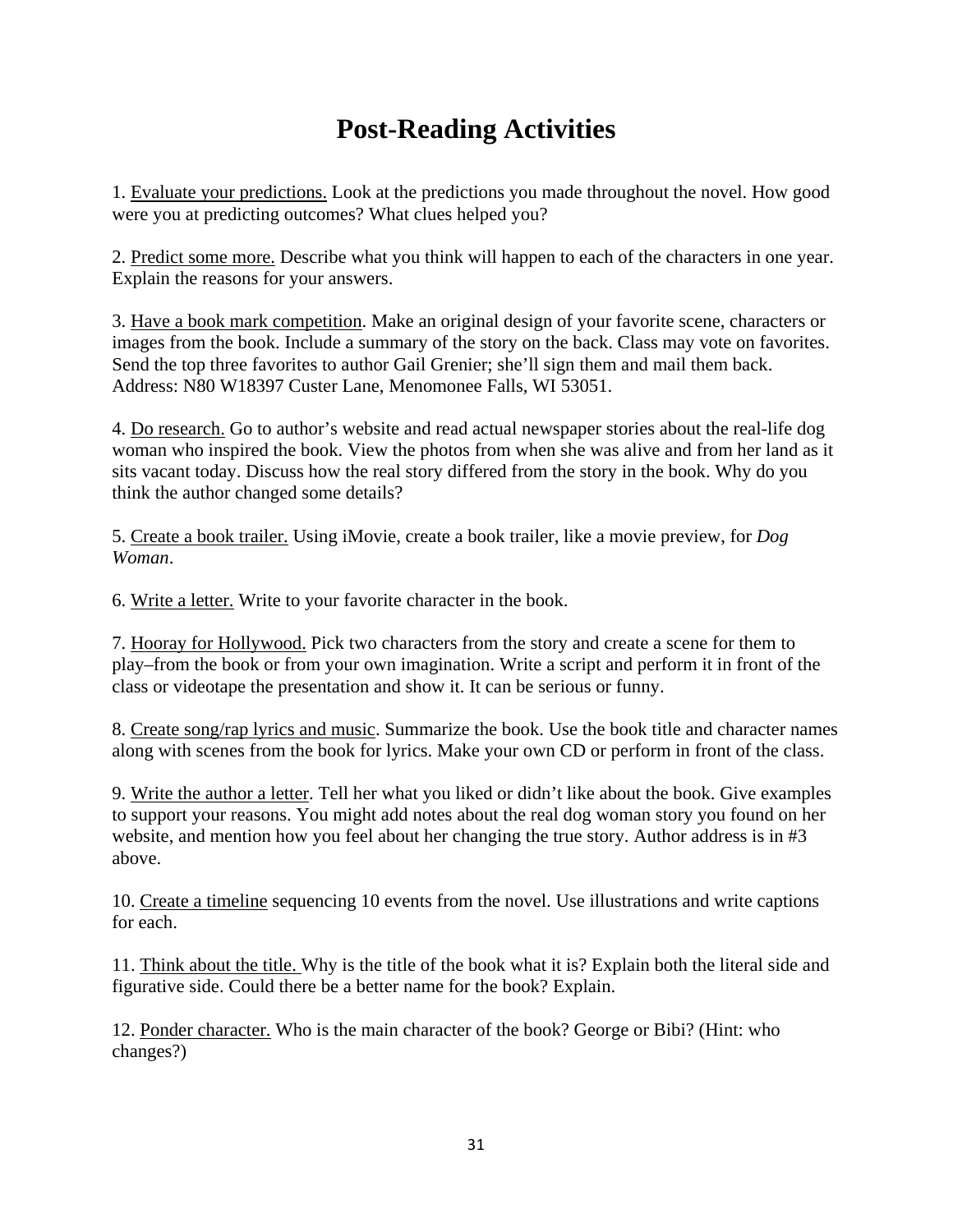13. What if? If George hadn't met Bibi, how would his life have been different? How would the lives of Marsha, Teddie, Jason, Chad, and Mr. Bold be different if George hadn't met Bibi?

14. Author research. Who is the author of the book? Research your author and write a summary to share with the class. Try to conduct an interview with the author through e-mail. (Author e-mail is gsweet@wctc.edu, or contact her through her website, www.gailgreniersweet.com.)

15. The setting. From the novel, draw a map of the town and all the major locations from the story. Include facts and illustrations about the area and have a key and labels.

16. Write an obituary. Choose one of the characters from the book. Be sure to include accomplishments as well as relatives and the cause of death, etc.

17. Book talk. Give a five-minute book talk about the novel. Make it as an advertisement for the book and don't give away the ending. You can also give your presentation as if you were one of the characters.

18. Cover me. Create a new book cover for the novel. Front and back.

19. Plot it. Tell what happens in the novel. Be sure to include setting, characters, rising action, climax, falling action and conclusion. Remember to explain the rising action events in the order they occurred.

20. Be the teacher. Create a test based on the novel. Include a variety of questions: multiple choice, short answer and extended response. Have a minimum of 25 questions that cover the entire book.

21. Write a one-page biography about one of the characters from the book. Describe the character in detail, including personality and physical appearance.

22. More what-if. If Bold had not evicted Bibi, how would her life have been different?

23. You be the judge. Was Bibi a dog hoarder or a misunderstood animal lover? Explain your thinking.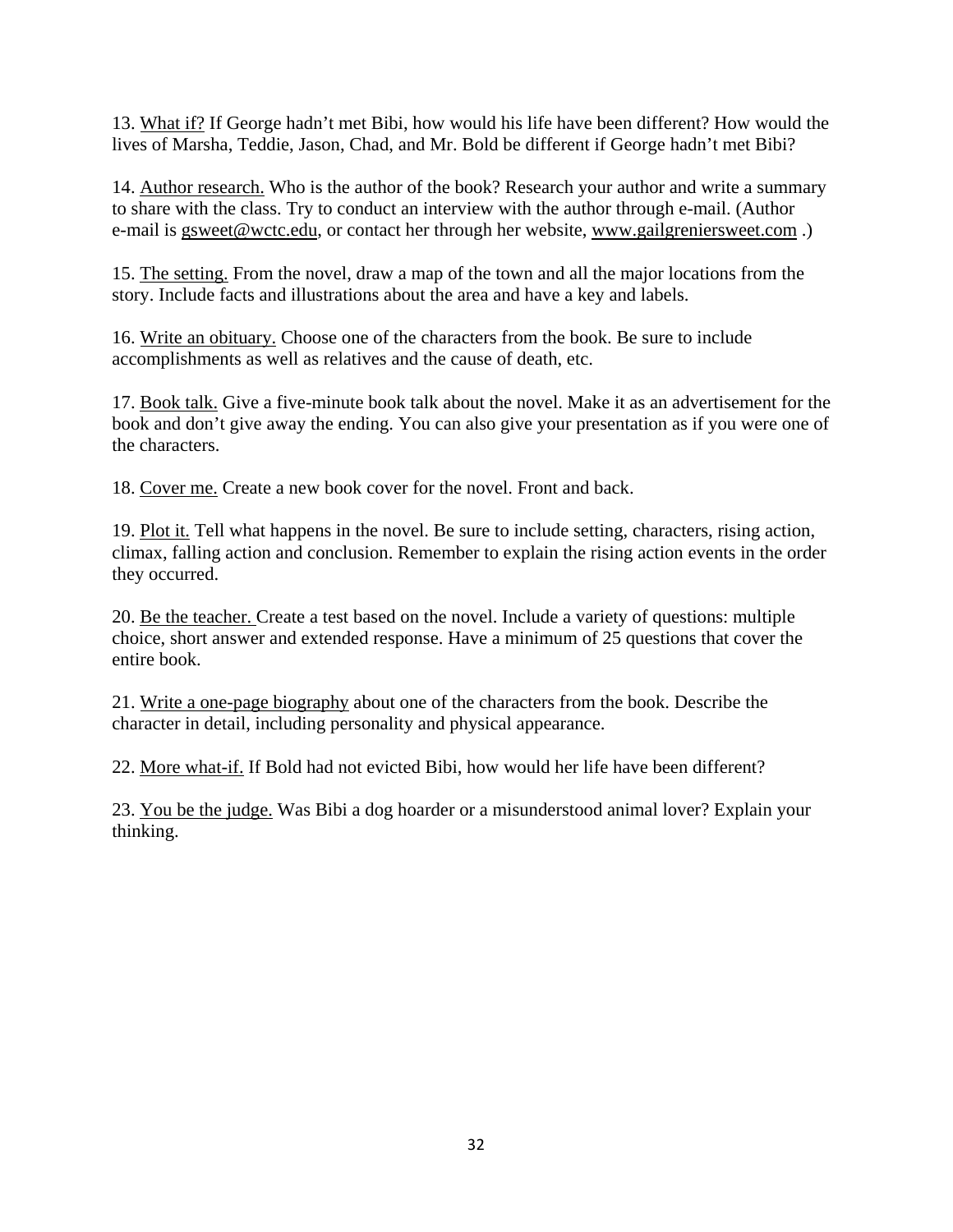### **Plot Summary**

#### **DO NOT READ THIS IF YOU DON'T WANT TO KNOW THE ENDING OF THE STORY.**

Three questions nag George Woods: Why can't he play baseball as well as his cousin? Why won't his mother call him George instead of Georgie? And why won't she let him have a dog? A mysterious recluse influences the answers to those questions and changes George's life in the process.

It's 1989. George Woods is 11 and lives with his widowed mother, his divorced uncle, and his cousin. His mother still grieves for her husband and pays scant attention to George. George is small for his age and doesn't fit in with the sandlot gang, especially two bullies who are older and bigger than he is. He envies his cousin, who is one year older, a lot taller, and the only girl on the team.

George's concerns get bigger when he forms a secret friendship with a Romanian immigrant named Bibi, a reclusive neighbor who keeps and breeds 12 Siberian huskies and one wolfdog. Bibi is notorious for the freaky human-sized wood carvings she creates and sets up in her yard. At first, George fears Bibi; neighbor kids call her "the witch of the woods." But he comes to know her and learn the story behind her distrust of humans. She teaches him how to carve wood. She gives him a pup that he can enjoy at her place. She shares a dream with George: that someday dog parks will exist so that people can let their dogs run free like Bibi's dogs.

With Bibi for a friend, George starts knowing himself and believing in himself. He confronts the bullies. He tells his very driven cousin that it's okay to play baseball just for fun. He asks his mom to call him George.

Trouble looms, however. Neither Bibi nor George can fight the Bold Corporation, which buys Bibi's farmstead, evicts her, and demolishes her farmhouse. The county humane officer removes all of Bibi's dogs during a furious snowstorm. Bibi disappears.

Later, George finds Bibi's body and her last note, which indicates that she decided to "lie down and sleep in the snow." He's furious with her for giving up, which she swore she'd never do. George finds Bibi's rescued dogs, including the pup she had given him. When his mother learns of her son's friendship with Bibi, she lets George keep the pup.

Determined to fulfill Bibi's dream of a dog park, George designs one to fit on Bibi's abandoned farmstead. He pitches the dog park idea to the president of the Bold Corporation, to village officials, and to his neighbors. He persuades his cousin and her bullying baseball buddies to get signatures on a petition for the dog park.

The story ends with the grand opening of "Bibi's Run," a dog park where George, his cousin and the bullies - now friends - run dogs along the river where Bibi used to run her Siberians.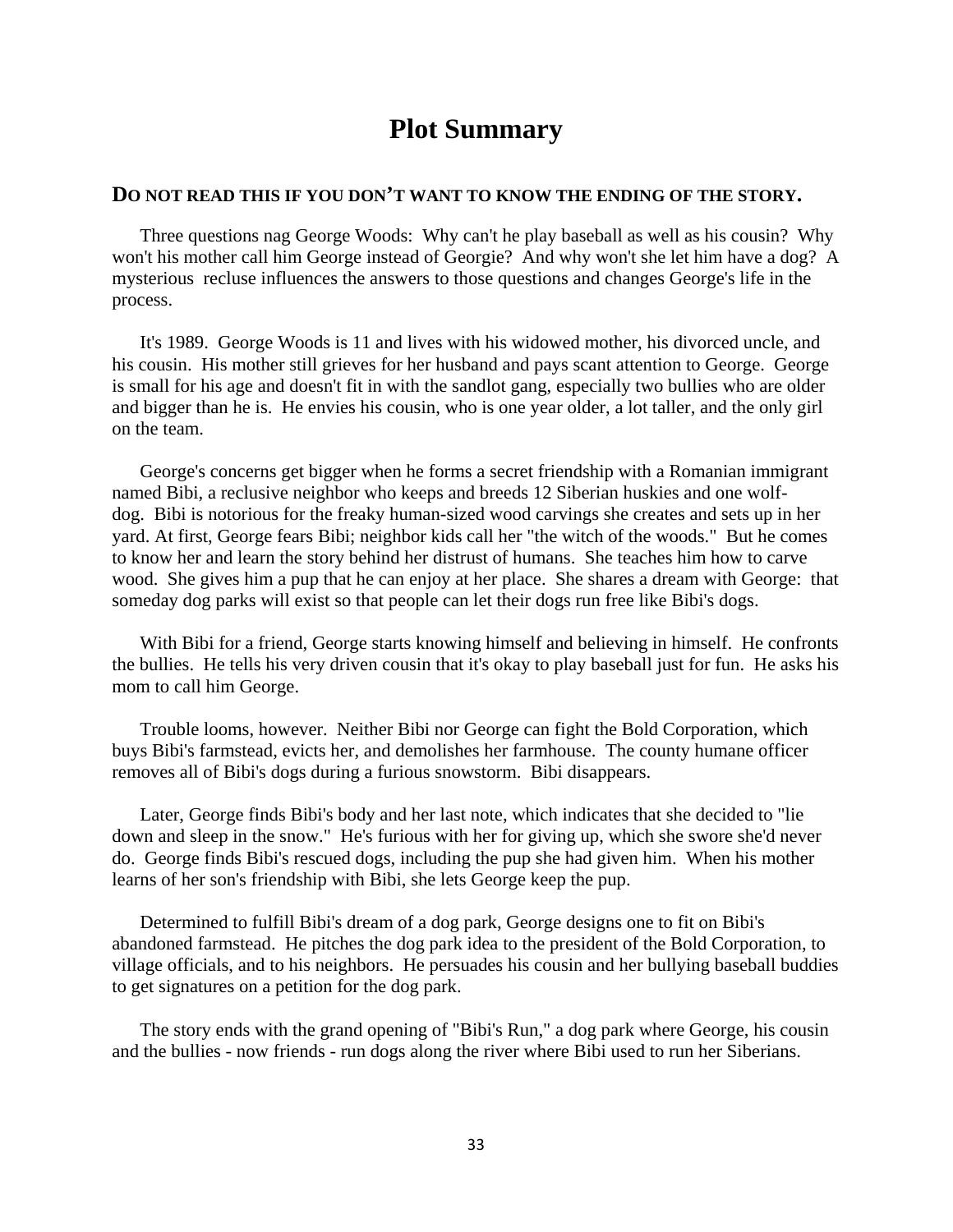### **About the Author**

Gail Grenier worked as a journalist for two decades under her married name, Gail Grenier Sweet. *Dog Woman* is her first work of fiction. She has published other books of nonfiction.

She graduated from Marquette University in Milwaukee, Wisconsin, in 1972, with an English major and a minor in Elementary Education. She taught seventh and eighth grade English in Norfolk, Virginia, for three years before her first child was born.

Back in Wisconsin, during her years as a stay-at-home mother to three children, Gail began her career as a freelance journalist, writing for many newspapers and magazines. When her children were all in school, Gail continued writing and also went back to education, as a substitute teacher for students from nursery school through high school. She also worked as a special Publishing Center coordinator for students in grades three through eight.

In 1993, Gail began what would become decades of teaching Creative Writing for Publication at Waukesha County Technical College in Wisconsin. Her students have ranged in age from 14 through 89. Through reading the work of her own students, Gail got the "bug" to start writing fiction and publish her own novels electronically and through CreateSpace. Her lifelong love of the movies also spurred her to begin writing screenplays.

At the time of this writing (2012), she lives on ten acres in Menomonee Falls (kind of like Ojibwe Falls) with her husband, Michael. They have a barn that looks a lot like the one where George Woods sat in the open hayloft door and swung his legs.

#### **Q & A WITH GAIL GRENIER**

#### *Q. Dog Woman* **is inspired by a true story. Tell us how you came to find out about the original dog woman and why you decided to fictionalize the story.**

**A.** In 1990, a woman's bones were found in a field in my village. I was a newspaper writer at the time, and my editor gave me the assignment. He asked me, "How does someone get to be a skeleton in a field in Menomonee Falls, Wisconsin?" I got the idea for the novel from the three months I spent investigating the life of the woman whose bones were found. When she was alive, she kept 33 Siberians and wolf-Siberian hybrids on her rented farmstead. She lived a reclusive but fairly happy life until a corporation kicked her off the land.

 When I learned the ultimate answer to my editor's question ("How does someone get to be a skeleton in a field in Menomonee Falls?"), I could never get the story out of my head -- for more than 20 years. Every time I drove by her old property, I imagined her running through the woods there with her animals. I always felt sorry for the dog woman. I thought her struggle and tragedy would make a great movie. At first I wrote the story as a nonfiction screenplay. But people who test-read the script said it was too depressing. One animal lover friend said she wouldn't read any story or go to any movie where anything bad happened to an animal.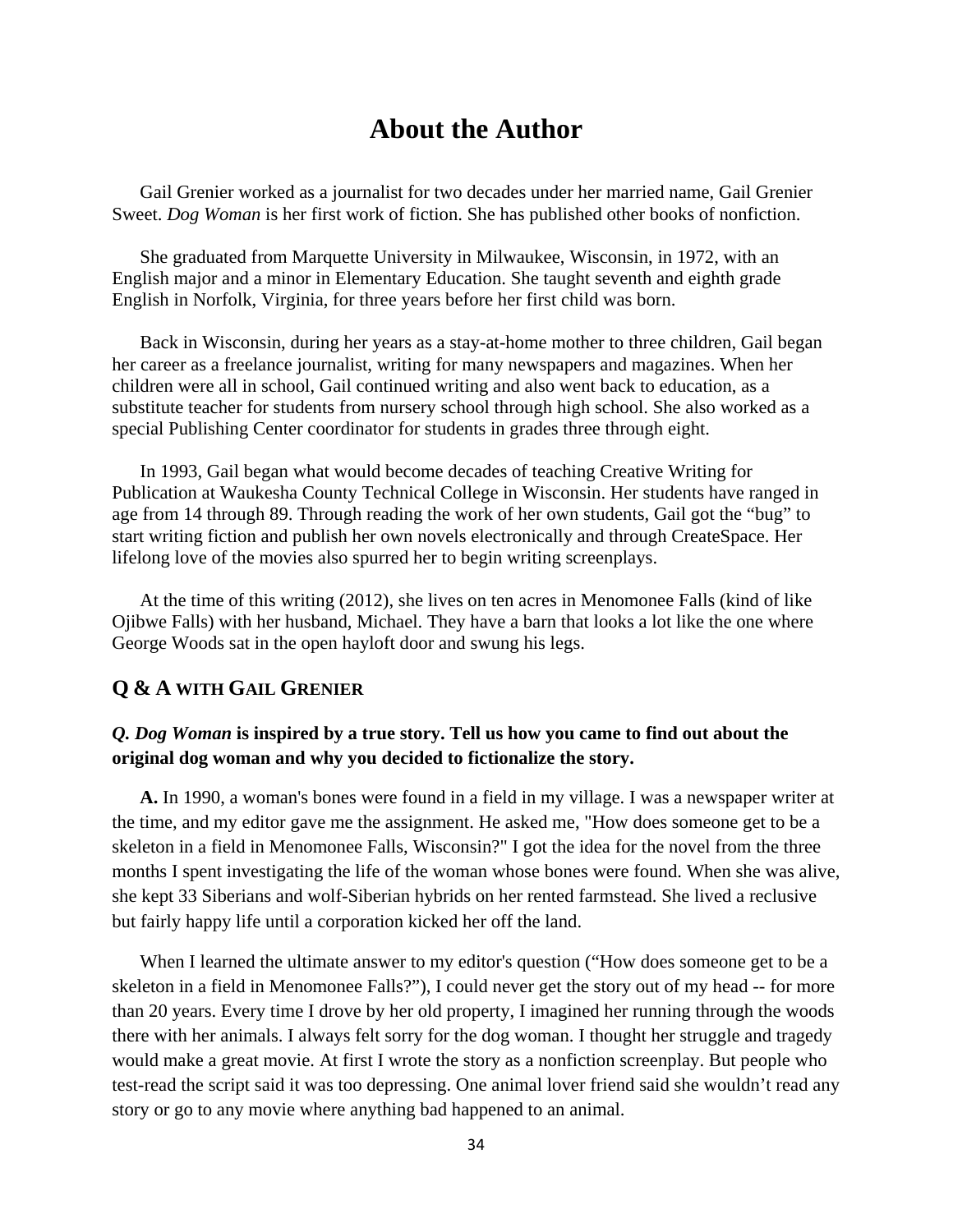I was ready to give up. Then one day I was at a Cajun dance gathering and I danced with a storyteller named Reid Miller, who is from Madison, Wisconsin. I had never met him before. As we danced, we talked. He asked me what I was up to. I told him I was trying to write a screenplay. He asked me what it was about and became really interested in the story. I told him I was stuck because the story was too harsh and horrible for my "test-readers." The dog woman wasn't a sympathetic character for them. Reid suggested bringing in a child to befriend the dog woman, to soften her character. I knew immediately that this was a perfect idea. Reid's a storyteller, after all. Thus, 11-year-old George Woods was born, as well as a fictional world surrounding what remains the mostly-true story of a real person who just didn't fit in.

#### **Q. You wrote the screenplay for** *Dog Woman* **first, and then converted it into a novel. What was your writing process like? Did you make any changes along the way?**

**A.** The screenplay took me four years to write (and rewrite, and rewrite). When it became obvious that it was going to take a long time to sell, I decided to convert the story into a novel. Perhaps if the novel sold well, someone would be interested in it as a movie. I was on break from teaching, so I locked myself in a trailer for two weeks and wrote from five to seven hours every day.

[Okay that sounds more extreme than it is  $-$  it's a cozy old house trailer on a lake about 75 miles north of home. My husband and I bought it in 2009 and I envisioned it as my "writing shack." August 2010 was the first time the trailer really became my writing retreat. It was heavenly to be able to write without the duties, distractions, and joys of being home among family and friends, laundry and lawn, volunteer work and telephone.]

 My writing process was this: I had the script lying next to me as I wrote on my laptop. I used the dialog I had already written and plumped up the external description and inner thoughts of the main character – George.

 I sat at a desk at the front window of the trailer. When I stopped to think, I could look out at beautiful Little Green Lake and the island sitting not far offshore. I could wave at my retired neighbors. They'd drive by daily and wave; they were like my guardian angels and I thank them in the book acknowledgments. When my back got tired from sitting at the desk, I typed while sitting in a recliner.

When I needed a break, I walked my dog. She got many walks. I ate a LOT of peanuts and dried fruit while I wrote, and I gained five pounds. Grr.

 It was hard for me to "plump up" the script, because for four years I'd been training myself to be brief and to convey everything through dialog. I think it would be easier to convert a novel into a screenplay. I'm a journalist by training and we like to get to the point. My plumping up didn't make the book very fat – to a short book. My body plumped up more than my script did.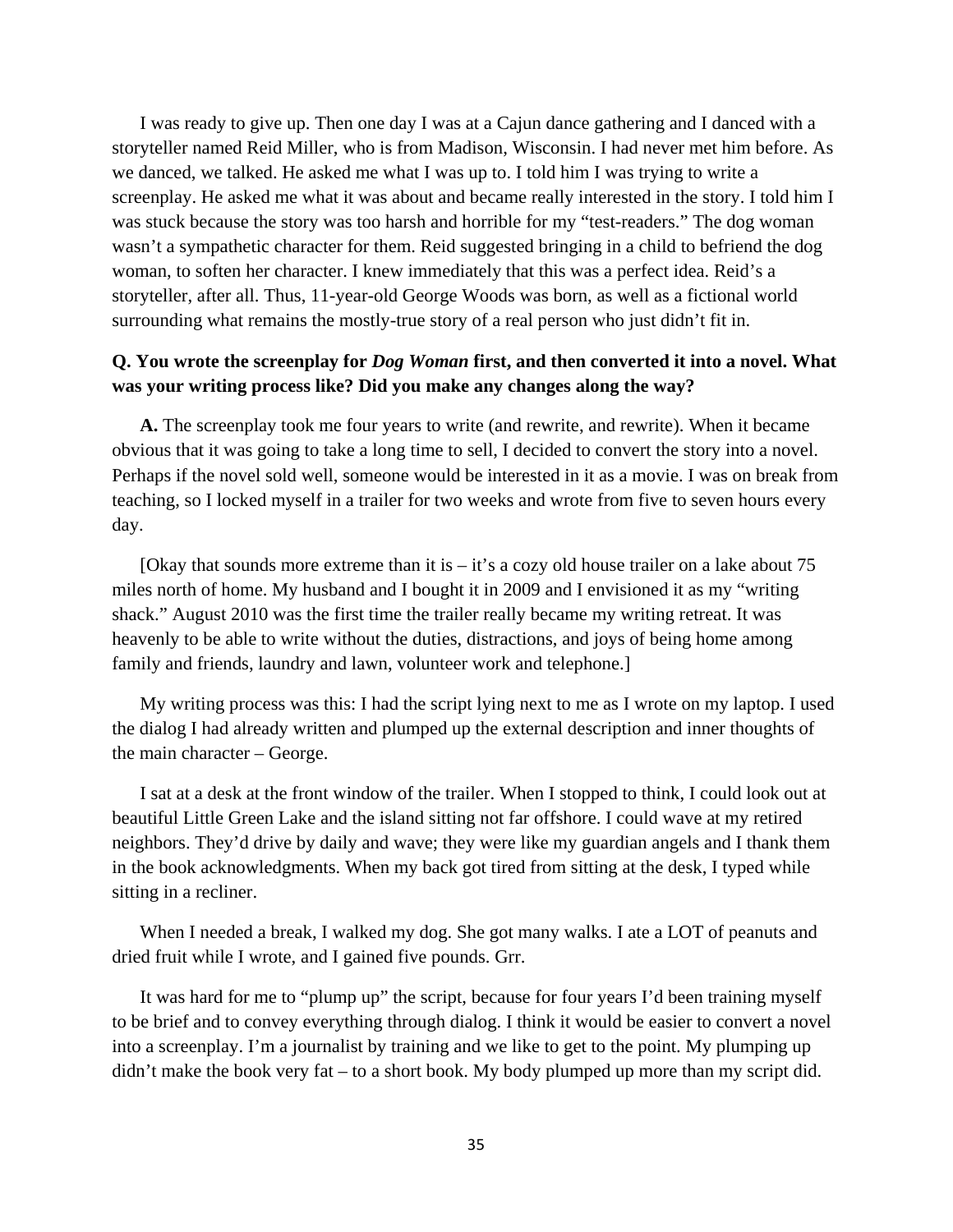Eventually I enjoyed being inside George's head. It let me re-live my own very happy childhood. I felt a freedom in going where George wanted to go – imagining shapes in clouds, walking on curbs, reading, and dreaming.

 The biggest change in the novel as compared to the script is more backstory that you just cannot fit in a screenplay. I enjoyed including that backstory – details about my beloved Wisconsin fields, forests, and rivers; Cajun history that I find fascinating; religious and ethnic roots that I never get tired of exploring.

#### **Q. What themes in the book make it a good choice for classroom discussion?**

**A.** I'm going to let Diane Harley speak here. She's been a middle school language arts teacher since the 70s and is reading *Dog Woman* to her students. She gave me permission to quote her. This is what she said:

 "I loved the book. I would love to have this book for a read-aloud or have students read the book. It has such good lessons, and situations so realistic for kids today, that could lead to great discussions. The book touches on a lot of things: nontraditional blended families, drinking, sports put-downs, bullying, kids not fitting in. I loved George's persistence. He never was afraid to be himself or see what he could accomplish even though he was mocked so many times. He didn't let anybody get him down; he did what he knew he should do. I thought the portrayal of junior high kids was great, how they speak and act and insult each other. I loved the sharing of the Big League gum. I loved the relationships - so many relationships. I really cried at the end – I guess that's a sign of a good book."

#### **Q. Anything you want to add?**

**A.** For readers curious about the real-life dog woman, you can find photos and my original newspaper story on my website. Click on: http://www.gailgreniersweet.com/dogwoman/newspaper-stories.html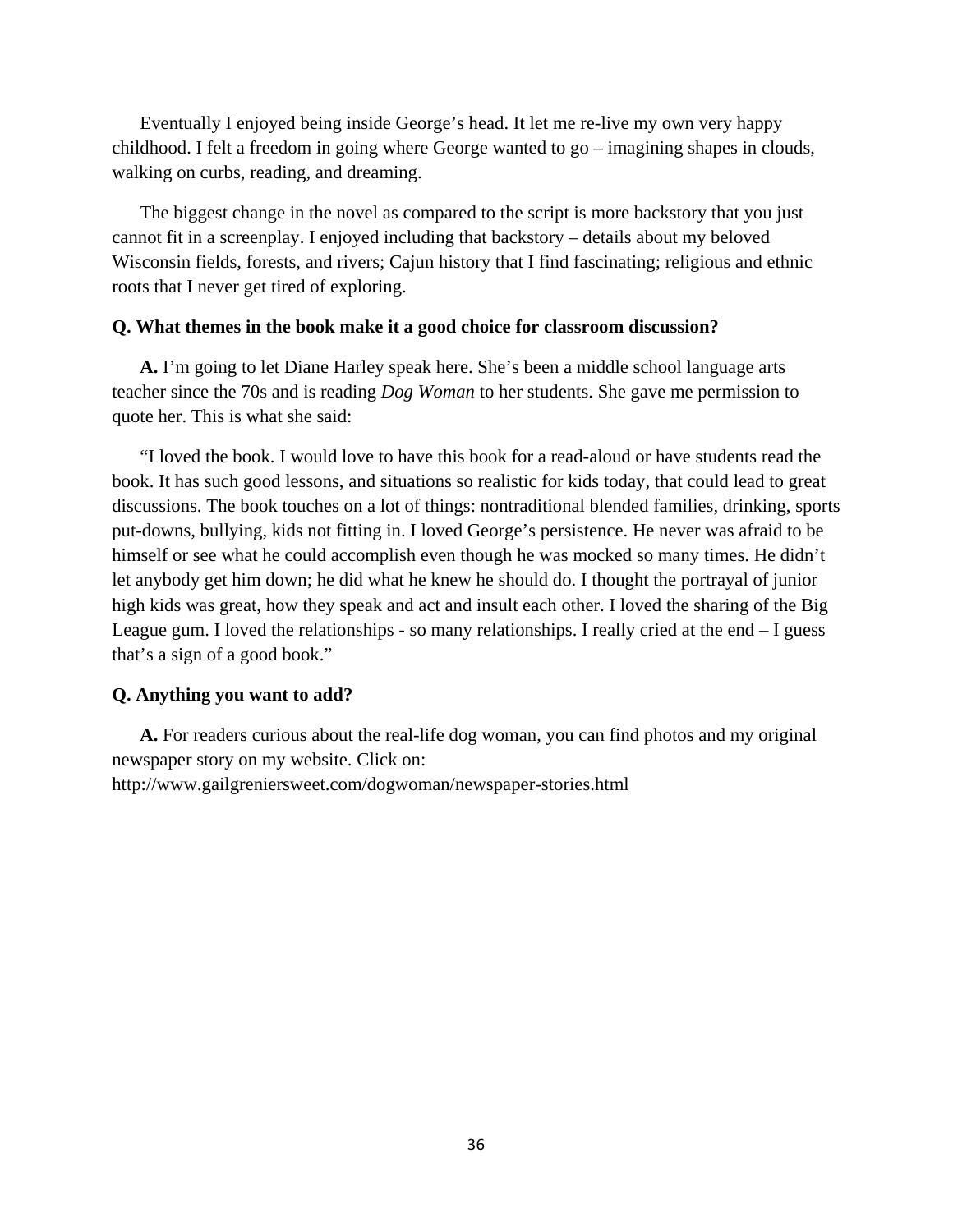# **Answer Key**

 $(AV =$  Answers vary)

#### **CHAPTER 1:**

1. AV. George is an 11-year-old who dreams of having a dog. He hasn't seen his dad in four years and misses him greatly. He looked up to his dad and appreciated his baseball coaching. 2. George's dad taught him: "Keep your eye on the ball."

3. AV. The witch was rumored to be old and ugly, with a wart on her nose and with hair that was long, ratty and uncombed. Her house was full of spiders and centipedes. The witch raised maneating wolves and kept them underfed so they were always hungry for fresh meat. She murdered trespassers with sharp knives.

4. George liked spending a summer day like a young prince: sleeping in, having the house to himself, lying in bed, chewing gum, reading *Mad* magazine and Bellairs books, and sorting baseball cards.

5. After a perfect lazy day, George feared nothing.

6. AV. The witch-woman's body language changes when she sees the red convertible. Her hand shoots up to her forehead as if she's in pain. When she deals with the man wearing the suit, she struggles to maintain eye contact and keeps rubbing her forehead. She says "What have you got against my family?" The man in the suit waves his hands around as he talks to her. The sheriff nails something to her house.

### **CHAPTER 2:**

1. This is George's summer to shine at the ball diamond.

2. George puts off feeding the chickens.

3. Clouds and horses can both have mares' tails.

4. It's been four years since George has heard his father tell a story.

5. George doesn't like his mother's drinking and thinks it can't be good.

6. AV. George knows when Marsha is having a sad day. Her hair hangs in her eyes. We see her gaze at Nick's photo, touch the frame, take a puff on her cigarette and a slug of beer.

7. Cajun language, music and food are part of George's home.

8. AV. George feels that Teddie treats him like his mother does – nagging ("Don't be a *bon à rien.*"). He envies her strength in the ball field.

9. AV.

### **CHAPTER 3:**

1. AV. Forbidden topics include: George's father dying, Teddie's mom abandoning her, also the idea of George's mother leaving.

2. AV. Smoking is more frowned on now. Tobacco products are not supposed to be marketed to children (i.e. no more candy cigarettes or cartoonish Joe Camel ad campaign).

3. AV. Supposedly the witch-woman shoots people, cuts them up, shot at Jason and Chad, and buries victims under carved statues.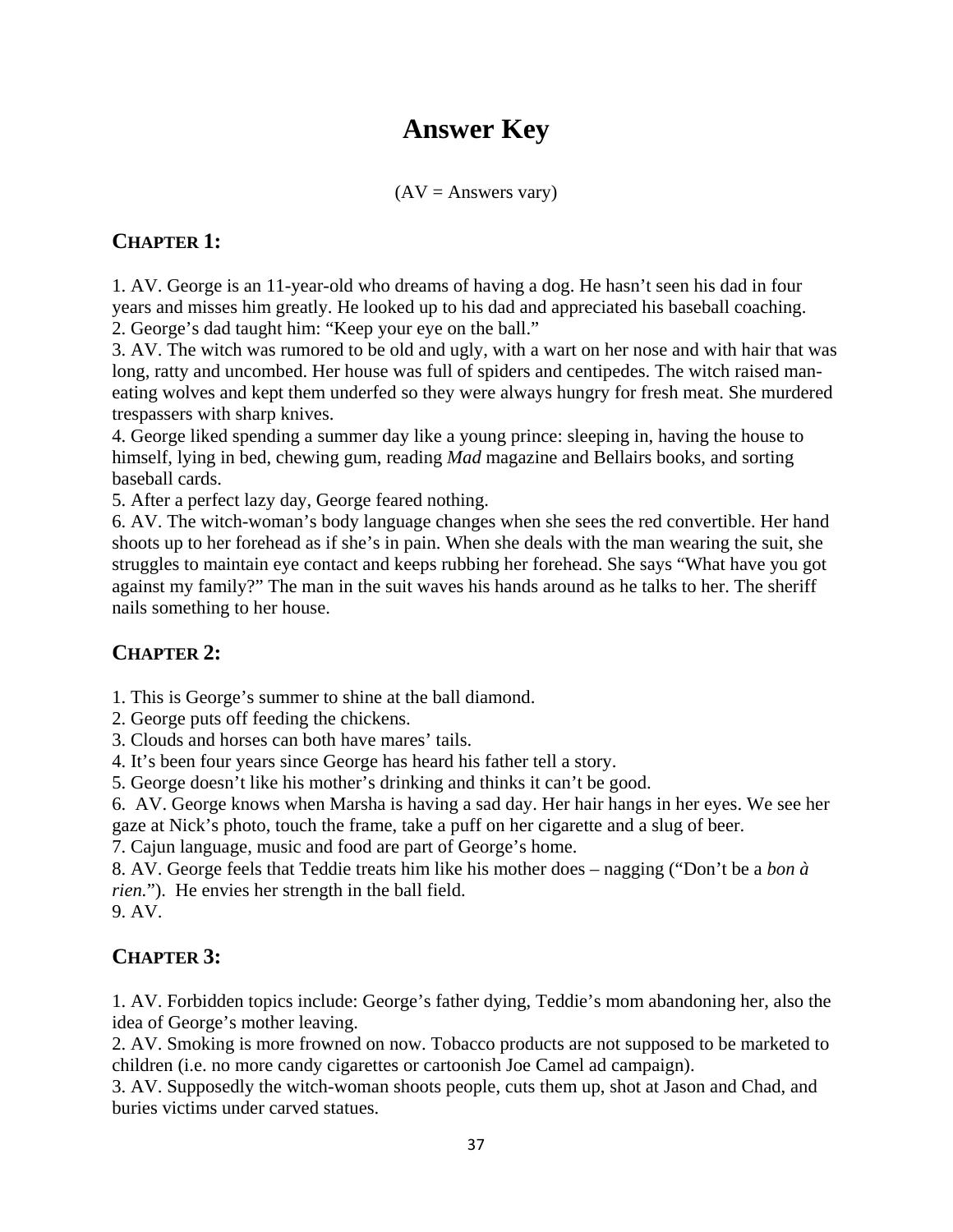4. Teddie says that Jason and Chad beat up kids who cry.

5. George feels very uncertain about playing the next day with Chad and Jason.

6. They have a sibling-like relationship; her germs are his germs.

### **CHAPTER 4:**

1. AV. Ryan comes in to say good night. He has honest discussions with George and answers serious questions George has about his father.

2. AV. Nick's tall tale helps us picture the land and livestock of SW Louisiana, also tells us that Nick had a strong imagination and soaring spirit, and he liked an audience.

3. "Ah felt like ah could fly right into dat *jolie* sunset, but mah mama woulda cried to have me gone, so ah settled down. Ah stopped flying after dat adventure."

4. AV. Nick always helped the underdog, and helped get Ryan off the barstool and into a job. 5. Ryan has told George that alcoholism is a family disease and that many relatives had it.

George sees Marsha drinking a lot and fears she might eventually "live in a bottle of booze" and perhaps even leave like Teddie's mother did.

6. AV. George feels good, and proud, when told he'll be like his dad.

7. AV. George feels bad that he can't remember his dad's voice.

### **CHAPTER 5:**

1. AV. George fears that he'll create his own "loser future" and that he's a *bon à rien* (good for nothing).

2. AV. Teddie plants herself between Jason and Chad and her cousin, with her bat a barrier, and warns them away with scary eyes and words.

3. Teddie insists, "You gotta practice more."

4. AV. George feels guilt when he sees the woman; he feels like he's a loser and a trespasser.

5. Teddie sleeps grasping two baseballs to improve her grip.

6. AV. The woman's long hair is tied back; she wears a sweatshirt and jeans; she talks with a harsh voice demanding that George identify himself and his purpose; her mouth is a rigid line; she has big eyes and a non-friendly face; she says "Get the hell out of here." The wolf growls and is scarier than Jason and Chad.

7. Some 80s slang the kids use: fresh, rad, we rule.

### **CHAPTER 6:**

1. Marsha complains about being surrounded by people at work and says she needs "alone time." 2. AV. George doesn't need to run "with the pack" at school. He's happy with one best friend and his solitary activities.

3. The dogs make it bearable for George to visit the homes of the bullies.

4. AV. Marsha says they have enough animals. She grew up with dogs outside, doing chores.

5. George tells the bullies to leave the skunk alone because it belongs to the dog lady.

6. AV. Besides his dad dying, George has seen chickens butchered; he's plucked their feathers; he's seen chickens killed by wild animals.

7. AV. George saves the skunk because he's seen too many animals die; he acts reflexively, on instinct.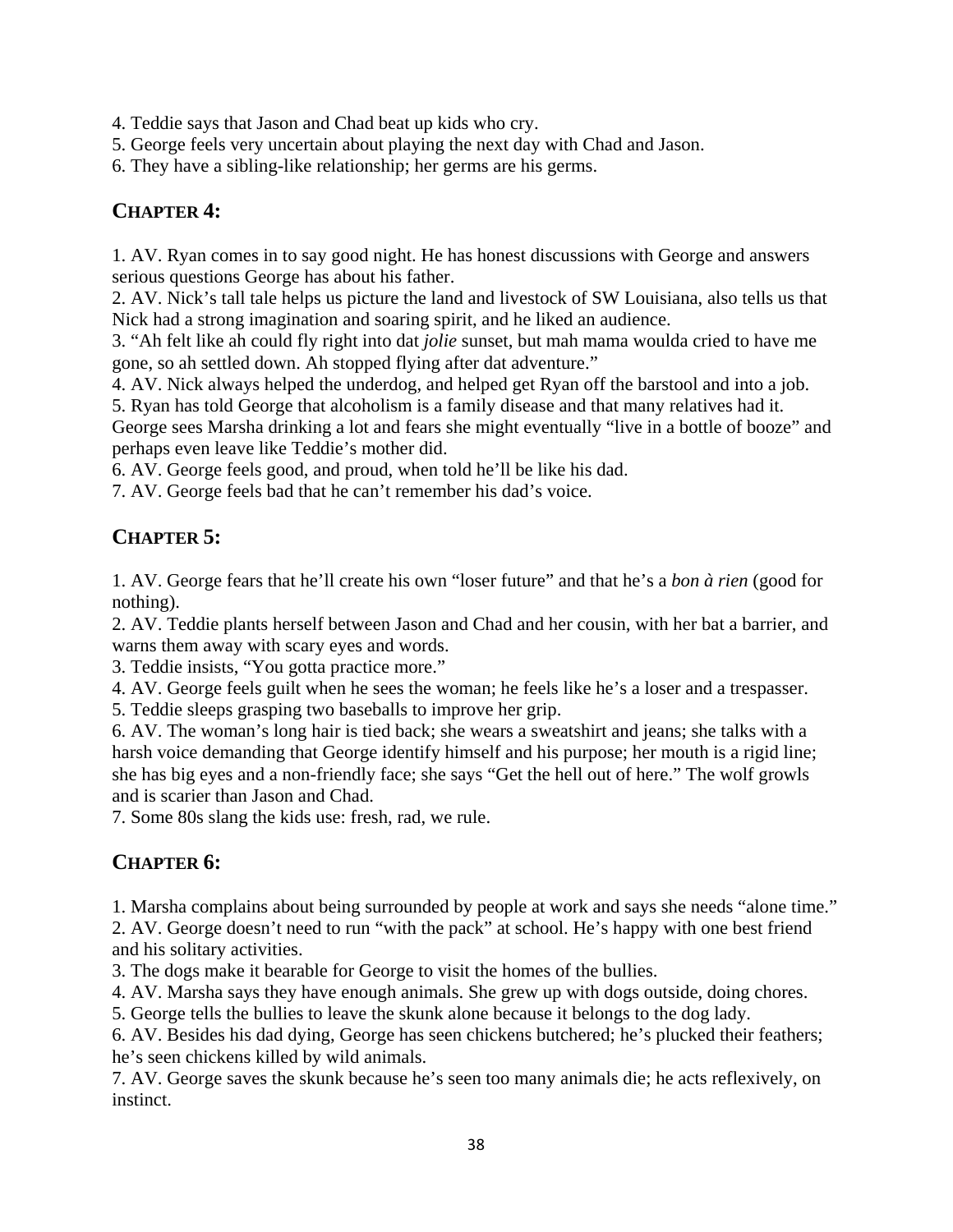8. AV. The rumors are wrong. There are no centipedes and spiders at the witch-woman's house; the kitchen isn't creepy; the woman tries to allay George's fears and acts friendly (she wants eggs and offers to let George help with the dogs).

### **CHAPTER 7:**

1. AV. Teddie wants to achieve "greatness." She doesn't see baseball as fun or recreation. 2. AV. The carved faces show joy from the time Bibi got the farm and got her first breeding pair of Sibes; they show anger after a relationship ended; they show sorrow from when Bibi found out home isn't forever.

3. AV.

4. AV. George responds to Ryan's kindness; Teddie protects George from the bullies and he obviously appreciates that; dogs obey Bibi and she has shown them much kindness.

5. AV. George has wandered like a stray far from home; his mother mostly ignores him. 6. AV.

7. AV.

### **CHAPTER 8:**

1. AV. George knows people think of Bibi as a witch, so keeps his friendship a secret.

2. Cajuns earned respect during WWII when they worked as interpreters for the US Army in France.

3. Dewey Balfa played Cajun music at the Newport Folk Festival in the 60s.

4. Marsha calls Nick strong and gentle.

### **CHAPTER 9:**

1. AV. Earlier, George had a "bowling ball in his stomach" – fear. Now he has a swelled chest – pride. Earlier, he feared that Bibi was a witch. Now he sees her as a teacher, woodcarver, and friend.

2. AV. Bibi's father had no time for her and told her to leave the room; Bibi sounds bitter. George has happy memories of his dad and his dad's stories; he has no bitterness, only love. He names his dog after his dad.

3. AV. Bibi's loyalty to Loup meant that the dog show people considered her scum; she could no longer compete in dog shows.

4. Bibi is the "mama dog."

5. Nick-Dog has no perfect scissors bite. He's like a dandelion in a rose bed.

### **CHAPTER 10:**

1. AV. George decides that Teddie is right and that his dad would want him to work harder at baseball.

2. George feels bad after he misses the ball.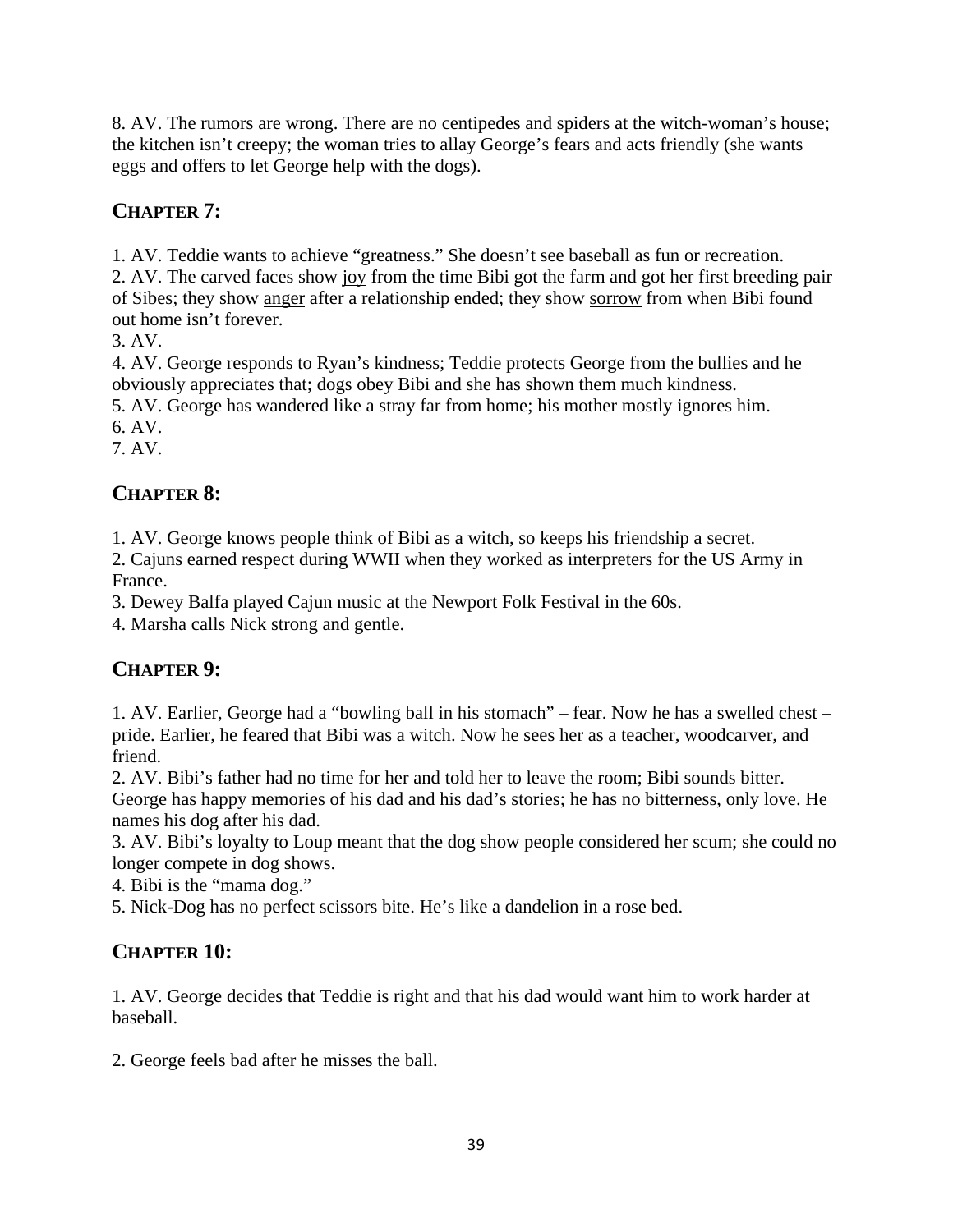3. AV. Bibi and George cook together, tease about foods, run the dogs, make daisy chains together, look at clouds together, relax and daydream. Bibi shares info about the age and physicality of the oak, shares her secret prayer, and shares her dream of a dog park.

### **CHAPTER 11:**

1. Bibi merely stares bullies down unless they're hurting her dogs.

2. AV.

3. Teddie warns George, "Something bad is gonna happen."

4. AV. George protects Bibi by taking her inside, having her lie down, giving her water, confronting the police.

5. Bibi is determined to keep fighting Bold.

### **CHAPTER 12:**

1. AV. George is becoming less fearful of the bullies, more confident among people in general, and better at catching a ball.

2. Fall colors say "time is running out:" tall goldenrod, blue and purple and pink asters, bottle gentians, red and orange leaves.

3. AV. Bibi threw her ring in the river; she had been engaged to the owner of her home and land. 4. AV. Bibi won't move to the city with her fiancé; won't move back to Romania with her parents.

### **CHAPTER 13:**

1. AV. Differences: Gibilian barn: hundreds of hay bales; cavernous; enormous hay mow; feral kittens. George's barn: dinky Quonset style; size of a two-car garage. Similarities: Both barns have dust and chaff motes that sparkle in sunbeams coming through siding boards; both have sweet beast smells.

2. AV. Last summer the boys just swept out the barn and fed the calves. Now they're helping with haying – it's exhausting men's work.

3. Mark's grandpa calls George a man.

4. AV. Bibi caused a serious plant accident; her headaches are worsening; she has no more job; she can't get a loan.

5. AV.

### **CHAPTER 14:**

1. George doesn't tell his family and friend about how he's trying to help Bibi.

2. Bibi used to look healthy and athletic with long flowing silky hair, sweat shirt and jeans; now she's thin and haggard and wears dirty blue sweats.

3. Bibi kept it secret that she has no job.

4. Kyle says the dogs can stay one month and he'll feed them; Bibi says she'll take care of her family. Kyle says she is only to visit occasionally.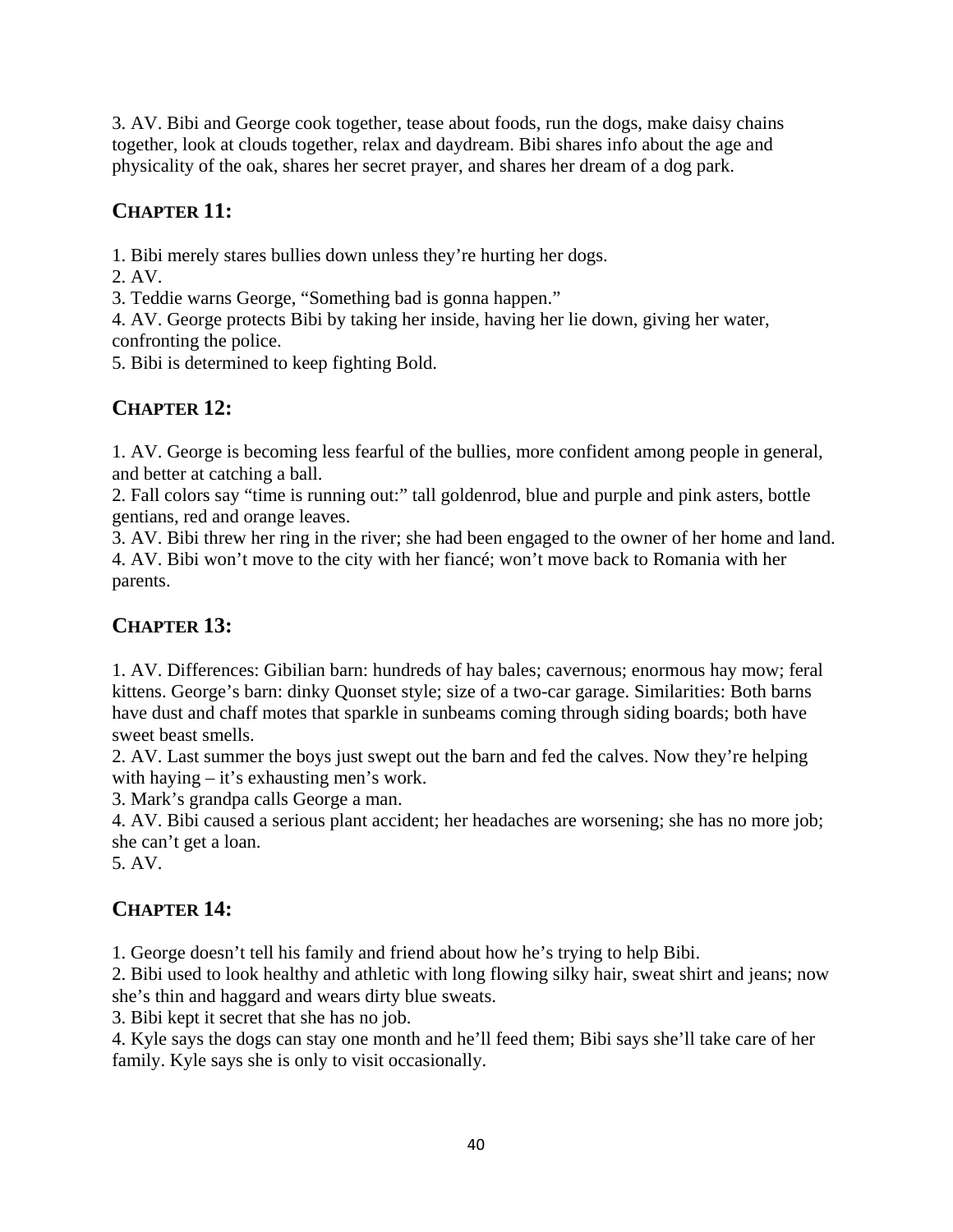#### **CHAPTER 15:**

1. AV. To deal with the cold, Bibi uses layers of clothing, fires, sleeping in the crate with animals, gets water from the river and kills rabbits for food.

2. AV. George helps Bibi get and melt water from the river, harvest firewood, shovel snow to get

to the firewood, care for dogs. He also brings eggs and keeps her company.

3. Wolf hybrids retain their wild nature.

4. AV. If Bibi had accepted help, that might have changed the outcome for her dogs.

#### **SOLUTION TO** *DOG WOMAN* **WORD SEARCH:**

```
D + + + + + H B W + + + + H +
 I I B I B + L U + O N + E + +
R + + + + I E + S O L A + C +
B + + + Z I + E S K D F A A +
Y + + Z D + + I V A Y R + H EH + A D + + L + C I V + + S G+ R E + N L + H + I C + + R R
D T T O A + E + N S + T + A O+ + S F + S + G I + + + I M E
+A + I + S B D A H C N O G\bf J N + + M L E + + + + + \bf I + \bf N+ + A A + R K + + + + + C + +D + R Y I + + R L O U P K + +\overline{O K + A R + + + O + + + + + + + }G + N + + + + + + + + + + +
```
(Over,Down,Direction) ALLISON(5,8,NE) BIBI(5,2,W) BLIZZARD(8,1,SW) CARVINGS(14,3,SW) CHAD(12,10,W) DOG(1,13,S) EVICTION(8,4,SE) FORKLIFT(10,15,NW) GEORGE(15,10,N) HEADACHES(14,1,SW)

HUSKY(7,1,SE) HYBRID(1,6,N) JASON(1,11,NE) LOUP(9,13,E) MARK(5,11,SW) MARSHA(14,9,N) NICK(13,10,S) RYAN(5,14,NW) SIBERIAN(10,8,SW) TEDDIE(2,8,NE)  $WOLF(9,1,SE)$ 

#### **CHAPTER 16:**

1. Jason said, "Ding dong the witch is dead."

2. AV.

3. Deaths in George's life: George's dad, chickens, Goldie, Bibi.

4. AV. When Marsha expressed her dismay at George's keeping the secret of Bibi, George

shrugged and didn't feel that he had to apologize; he thought he had a right to his own business.

5. Teddie apologizes to George for the first time after he corrects her for calling Bibi a witch.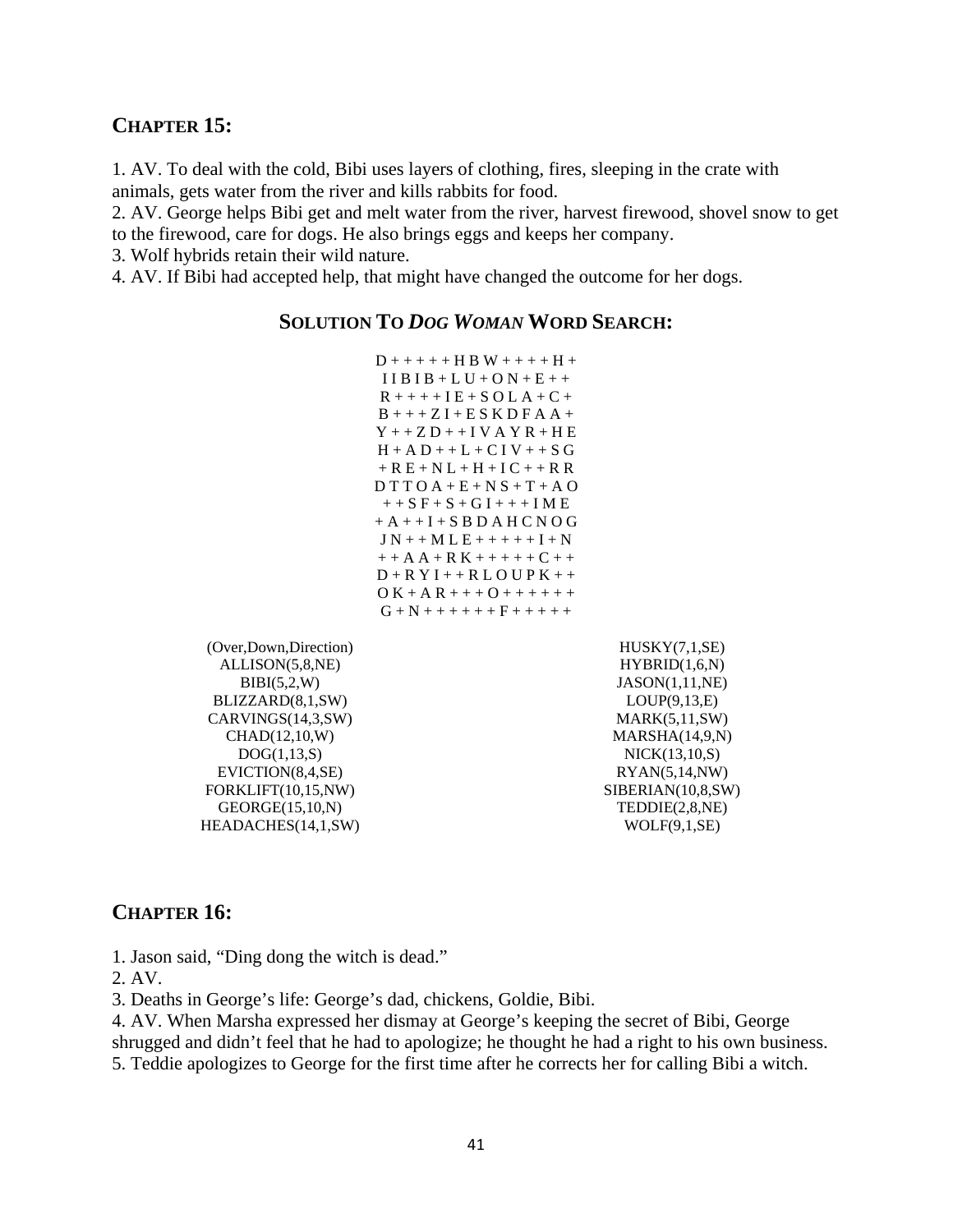### **CHAPTER 17:**

1. The route of investigation: Police; Allison the humane officer at her office; Allison at home; Bibi's property; Roy Klumb at Wolf Protection Society; Bess Black at Cedar Grove nursing home; Kyle Derlinger at Bold.

2. AV. George's enemies are Chad and Jason.

3. AV.

4. AV. Bibi had promised she'd never give up, but she did. George feels that she lied to her.

5. Allison first uses the term "dog hoarder." George doesn't think the label sounds good.

6. George gets the idea to start a dog park.

7. Ryan says, "Life isn't black and white. We all have a little good guy and a little bad guy trying to steer our truck. Every day we decide who gets behind the wheel." 8. AV.

### **CHAPTER 18:**

1. AV. Marsha is probably angry with her husband for dying, even though it was an accident.

2. George feels calm and realizes that winning isn't everything.

### **CHAPTER 19:**

1. Jack the cat and Nick-Dog first show us that enemies don't have to be forever.

2. AV.

3. AV. Mr. Bold sees the dog park as good PR against the image of a dead body being found on his land. Occupancy is low in his office park as it is, without the negative publicity.

4. Mr. Bold's chair is a big leather chair. Marsha's chair is a cracked green recliner made out of naugahide.

5. It appears that Mr. Bold's office is very expensive and fancy.

6. AV. Mr. Bold probably calls Marsha at work to make sure her newspaper will cover the story of the dog park. He also wants her to omit mention of Bibi's story.

7. AV. Marsha tells Mr. Bold, "We'll do whatever my son says is honorable" and that they have to mention the name of the park: "Bibi's Run."

### **CHAPTER 20:**

1. George is reminded that Bibi said, "If you got the guts."

2. AV. Teddie reminds George that if he can learn to catch a missile of a grounder, he can get the signatures; she also urges him to learn from Bibi and ask for help when he needs it.

3. Eight-hundred signatures starts with one signature.

4. AV. George realizes that Chad and Jason are not big talkers, and they're different from him, but they can work together. He doesn't feel that they're stupid and mean anymore. They're not his enemies any longer.

5. Bibi would have hated Mr. Bold, but George cannot.

6. Marsha cries because the fixed-up hayloft floor brings out all her feelings about Nick. George gets teary-eyed because Marsha tells him they have permission to bury Bibi's ashes, and all his feelings for Bibi come up.